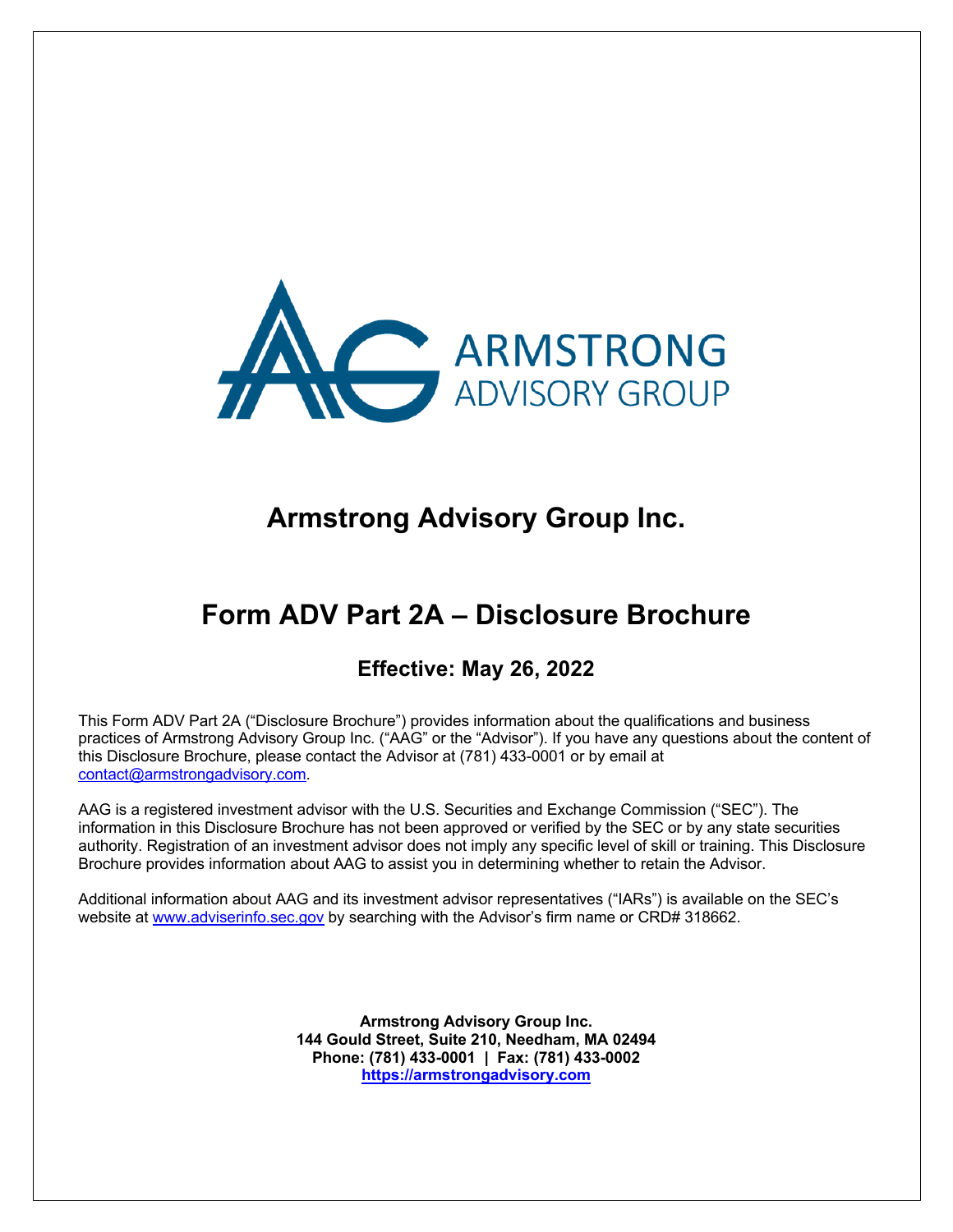## **Item 2 – Material Changes**

Form ADV 2 is divided into three parts: *Part 2A (the "Disclosure Brochure"), Appendix 1 ("Wrap Fee Program Brochure"),* and *Part 2B (the "Brochure Supplement")*. The Disclosure Brochure and Wrap Fee Program Brochure provide information about a variety of topics relating to an Advisor's business practices and conflicts of interest. The Brochure Supplement provides information about AAG's IARs. For convenience, the Advisor has combined these documents into a single disclosure document.

AAG believes that communication and transparency are the foundation of its relationship with clients and will continually strive to provide you with complete and accurate information at all times. AAG encourages all current and prospective clients to read this Disclosure Brochure and discuss any questions you may have with the Advisor.

#### Material Changes

AAG is a newly formed registered investment advisor. This is the initial filing of the Disclosure Brochure.

## Future Changes

From time to time, the Advisor may amend this Disclosure Brochure to reflect changes in business practices, changes in regulations or routine annual updates as required by the securities regulators. This complete Disclosure Brochure or a Summary of Material Changes shall be provided to you annually and if a material change occurs.

At any time, you may view the current Disclosure Brochure on-line at the SEC's Investment Adviser Public Disclosure website at www.adviserinfo.sec.gov by searching with the Advisor's firm name or CRD# 318662. You may also request a copy of this Disclosure Brochure at any time by contacting the Advisor at (781) 433-0001 or by email at contact@armstrongadvisory.com.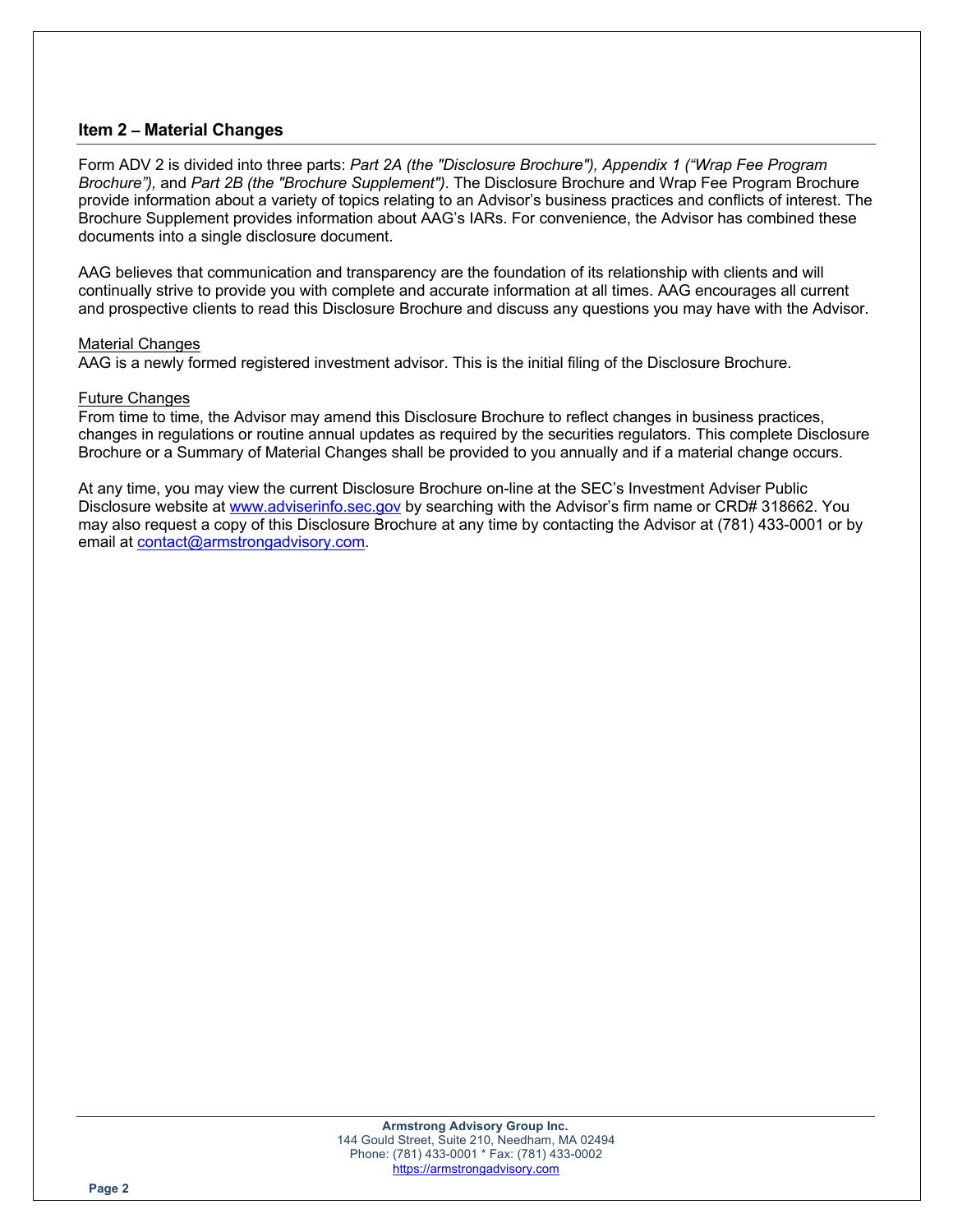## Item 3 - Table of Contents

| Item 11 - Code of Ethics, Participation or Interest in Client Transactions and Personal Trading  14 |  |
|-----------------------------------------------------------------------------------------------------|--|
|                                                                                                     |  |
|                                                                                                     |  |
|                                                                                                     |  |
|                                                                                                     |  |
|                                                                                                     |  |
|                                                                                                     |  |
|                                                                                                     |  |
|                                                                                                     |  |
|                                                                                                     |  |
|                                                                                                     |  |
|                                                                                                     |  |
|                                                                                                     |  |
|                                                                                                     |  |
|                                                                                                     |  |
|                                                                                                     |  |
|                                                                                                     |  |
|                                                                                                     |  |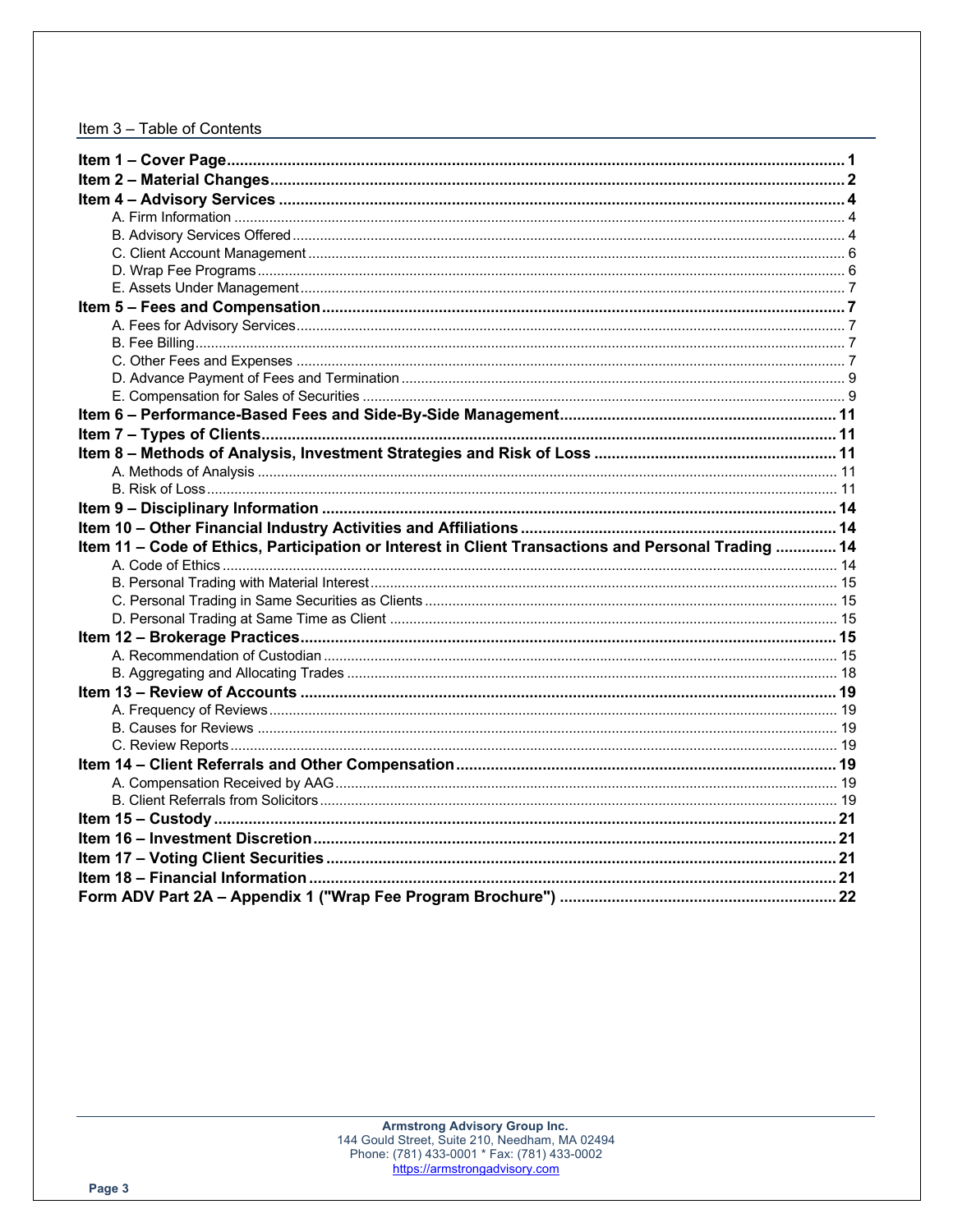## **Item 4 – Advisory Services**

## **A. Firm Information**

Armstrong Advisory Group Inc. ("AAG" or the "Advisor") is a registered investment advisor with the U.S. Securities and Exchange Commission ("SEC"). The Advisor was organized as a Corporation under the laws of the Commonwealth of Massachusetts under the prior name Armstrong Partners Inc. AAG became a registered investment advisor in April 2022 and changed its legal name to Armstrong Advisory Group, Inc. AAG is primarily owned and operated by Michael Armstrong (President), Brendan K. Hayes (Managing Partner, Financial Advisor), Susan Powers (Managing Partner, Financial Advisor), and Charles A. Zodda (Managing Partner, Chief Investment Officer).

This Disclosure Brochure provides information regarding the qualifications, business practices, and the advisory services provided by AAG. For information regarding this Disclosure Brochure, please contact Leonid Berline (Chief Compliance Officer) at (781) 433-0001.

## **B. Advisory Services Offered**

AAG offers wealth management services to individuals, high net worth individuals, trusts, estates, and small businesses (each referred to as a "Client").

The Advisor serves as a fiduciary to Clients, as defined under the applicable laws and regulations. As a fiduciary, the Advisor upholds a duty of loyalty, fairness and good faith towards each Client and seeks to mitigate potential conflicts of interest. AAG's fiduciary commitment is further described in the Advisor's Code of Ethics. For more information regarding the Code of Ethics, please see Item 11 – Code of Ethics, Participation or Interest in Client Transactions and Personal Trading.

## Investment Management Services

AAG provides customized wealth management solutions for its Clients. This is achieved through regular personal Client contact and interaction while providing investment management and related advisory services. AAG works closely with each Client to identify their investment goals and objectives as well as risk tolerance and financial situation in order to create a portfolio strategy. AAG will typically construct an investment portfolio utilizing exchange-traded funds ("ETFs") and institutional mutual funds tailored to the needs of the Client. AAG may also utilize individual stocks, individual bonds, alternative investments, covered options, and/or other types of investments, as appropriate for a particular Client. The Advisor may retain certain of Client's legacy investments based on portfolio fit and/or tax considerations.

AAG's investment strategies are primarily long-term focused, but the Advisor may buy, sell or re-allocate positions that have been held for less than one year to meet the objectives of the Client or due to market conditions. If the Client's Account is discretionary, AAG will construct, implement and monitor the portfolio to ensure it meets the goals, objectives, circumstances, and risk tolerance agreed to by the Client. In discretionary accounts, AAG does not need to provide any prior notice, or obtain Client consent to, any trades. By contrast, in a non-discretionary account, AAG makes recommendations in respect of possible transactions but the Client makes the decision whether to enter into those transactions.

Each Client will have the opportunity to place reasonable restrictions on the types of investments to be held in their respective portfolio, subject to acceptance by the Advisor. If a Client already holds an investment that is perceived to be in a restricted category, such security will be sold and can trigger a taxable event for Client.

AAG evaluates and investments for inclusion in Client portfolios. AAG may recommend, on occasion, redistributing investment allocations to diversify the portfolio. AAG may recommend specific positions to increase sector or asset class weightings. The Advisor may recommend employing cash positions as a possible hedge against market movement.

AAG may recommend selling positions for reasons that include, but are not limited to, harvesting capital gains or losses, business or sector risk exposure to a specific security or class of securities, overvaluation or overweighting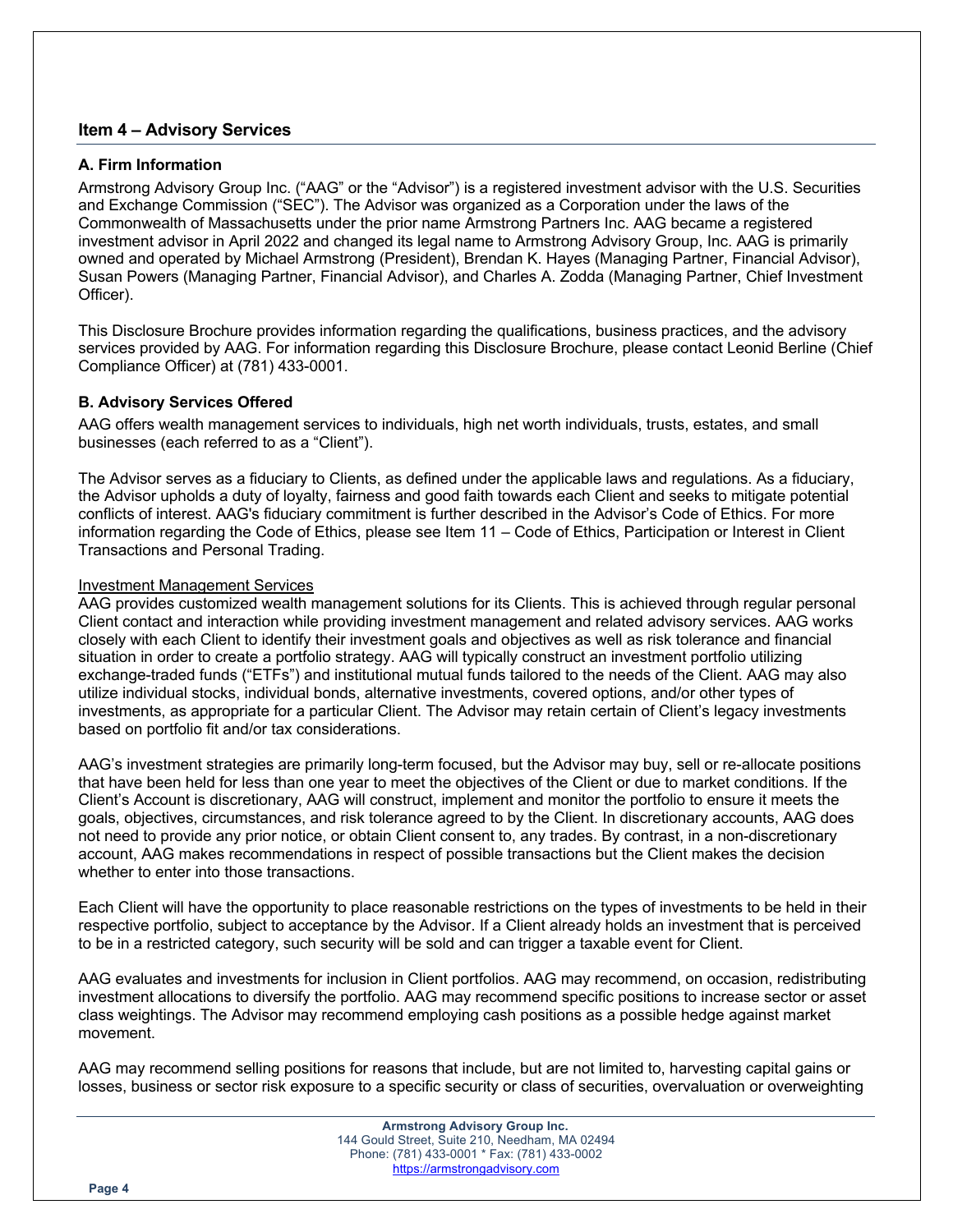of the position[s] in the portfolio, change in risk tolerance of the Client, generating cash to meet Client needs, or any risk deemed unacceptable for the Client's risk tolerance.

At no time will AAG accept or maintain custody of a Client's funds or securities, except for the limited authority as outlined in Item 15 – Custody. All Client assets will be managed within the designated account[s] at the Custodian, pursuant to the terms of the advisory agreement. Please see Item 12 – Brokerage Practices.

*Retirement Accounts* – When the Advisor provides investment advice to Clients regarding ERISA retirement accounts or individual retirement accounts ("IRAs"), the Advisor is a fiduciary within the meaning of Title I of the Employee Retirement Income Security Act ("ERISA") and/or the Internal Revenue Code ("IRC"), as applicable, which are laws governing retirement accounts. When deemed to be in the Client's best interest, the Advisor will provide investment advice to a Client regarding a distribution from an ERISA retirement account or to roll over the assets to an IRA, or recommend a similar transaction including rollovers from one ERISA sponsored Plan to another, one IRA to another IRA, or from one type of account to another account (e.g. commission-based account to fee-based account). Such a recommendation creates a conflict of interest if the Advisor will earn a new (or increase its current) advisory fee as a result of the transaction. No client is under any obligation to roll over a retirement account to an account managed by the Advisor.

#### Financial Planning Services

AAG will typically provide a variety of financial planning and consulting services to Clients, pursuant to a written financial planning agreement. Services are offered in several areas of a Client's financial situation, depending on their goals and objectives. Generally, such financial planning services involve preparing a formal financial plan or rendering a specific financial consultation based on the Client's financial goals and objectives. This planning or consulting may encompass one or more areas of need, including but not limited to, investment planning, retirement planning, personal savings, education savings, insurance needs, and/or other areas of a Client's financial situation.

A financial plan developed for, or financial consultation rendered to the Client will usually include general recommendations for a course of activity or specific actions to be taken by the Client. For example, recommendations may be made that the Client start or revise their investment programs, commence or alter retirement savings, establish education savings and/or charitable giving programs.

For certain financial planning engagements, the Advisor will provide a written summary of the Client's financial situation, observations, and recommendations. For consulting or ad-hoc engagements, the Advisor may not provide a written summary. Plans or consultations are typically completed within six (6) months of contract date, assuming all information and documents requested are provided promptly.

Financial planning and consulting recommendations pose a conflict between the interests of the Advisor and the interests of the Client. For example, the Advisor has an incentive to recommend that Clients engage the Advisor for investment management services or to increase the level of investment assets with the Advisor, as it would increase the amount of advisory fees paid to the Advisor. Clients are not obligated to implement any recommendations made by the Advisor or maintain an ongoing relationship with the Advisor. If the Client elects to act on any of the recommendations made by the Advisor, the Client is under no obligation to implement the transaction through the Advisor.

AAG may also refer Clients to an accountant, attorney or other specialists, as appropriate for their unique situation. AAG is not compensated, directly or indirectly, for any such referrals.

Please note that neither AAG nor its Supervised Persons provide legal or tax advice. AAG reminds Clients to consult with their tax and legal professionals as applicable.

#### Variable Annuity Products

A variable annuity is a hybrid investment and insurance product issued by an insurance company. Variable annuities are sold by a registered representative of a FINRA registered broker dealer firm, which is often also the insurance company that issued the product. The broker and representative have certain obligations to the Client in terms of recommendations relating to the sale of such products. Depending on the kind of annuity, the owner of the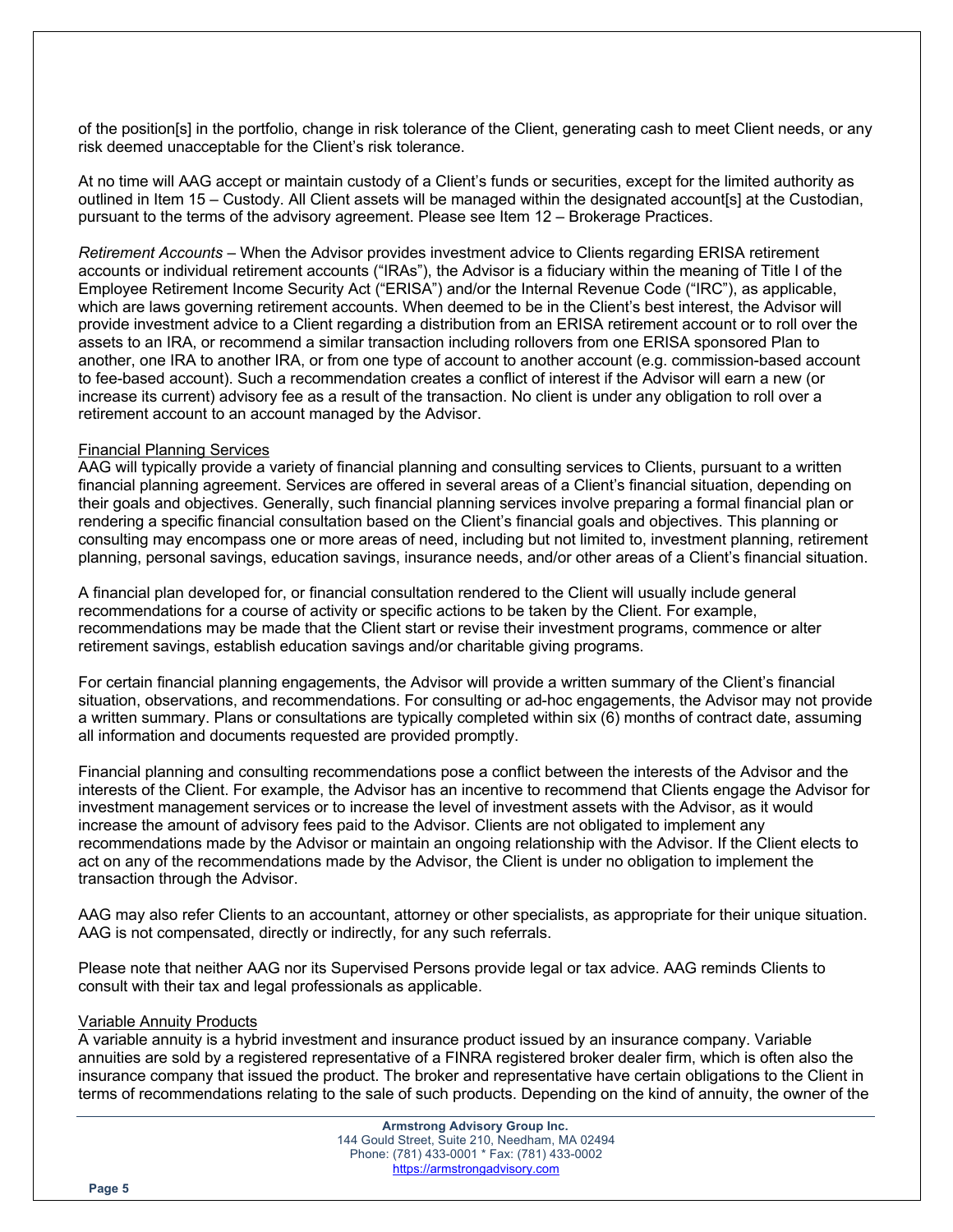annuity pays commissions to the broker dealer firm (usually, the insurance carrier that issued the product) and that firm's registered representative ("Commissioned VAs"). There are additional charges and fees associated with variable annuities such as administrative, mortality, investment platform, portfolio manager, and insurance benefit fees.

Some of AAG's advisory clients have legacy variable annuity positions, obtained prior to AAG becoming an SECregistered investment advisor. To the extent that those positions are Commissioned VAs, neither AAG nor any of its investment advisor representatives serve as investment advisor or broker on those products. AAG's involvement is limited to receiving account statements, receiving contract values from the carrier's representative, and providing clerical support (*e.g.*, transmitting information to the carrier at the client's request). Neither AAG nor its representatives receive any commissions, fees, or other compensation on those positions. If you have any questions about your Commissioned VA, please contact your FINRA registered representative.

There is a different kind of variable annuity product offered by AAG on which AAG does act as investment advisor. These kinds of variable annuity products, known as Advised Variable Annuities ("Advised VAs"), are different from traditional Commissioned VAs in several respects. First, AAG, as investment advisor, reviews, oversees, and manages the investments underlying the Advised VA product. Second, in providing investment advice, AAG and your AAG professionals have a fiduciary duty to always put your best interests first. Finally, instead of paying commissions to a brokerage firm for the sale of the product, a Client who purchases an Advised VA pays an ongoing advisory fee to AAG on the value of the Advised VA product. AAG does not act as insurance agent or broker on any variable annuity product.

Advised VAs have additional costs and charges on top of the advisory fee. The total cost to you of an Advised VA versus a Commissioned VA may be more or less, depending on the fees, charges, and other terms of the specific product at issue. Please consult the relevant prospectus and contact your AAG professional with any questions.

## **C. Client Account Management**

Prior to engaging AAG to provide investment management services, each Client is required to enter into one or more written agreements with the Advisor that define the terms, conditions, authority and responsibilities of the Advisor and the Client. AAG's services generally include portfolio review, analysis and construction; asset allocation and security selection; investment research; and account monitoring. AAG's services may also include financial planning services, pursuant to a separate financial planning agreement. Please see your investment AAG agreement(s) for the specific services provided to you.

*Funding* – Cash to fund an account will be placed in the sweep option provided by AAG's unaffiliated custodian, Charles Schwab & Co. Clients funding accounts with securities direct AAG to liquidate the securities on behalf of the Client and allocate the proceeds in accordance with the applicable investment strategy. AAG, on a best-efforts basis, will sell a portion or all of any securities that are not consistent with the applicable investment strategy. AAG will not advise Client regarding the liquidation of these securities. Depending on the type of security involved, liquidation may result in redemption charges and taxable gains or losses. Clients should review the potential tax consequences of these liquidations with their tax advisor before funding their account with securities. AAG does not provide tax advice. Liquidations will be effected promptly after acceptance of the Client account at the then prevailing market prices.

## **D. Wrap Fee Programs**

AAG includes securities transaction fees together with its wealth management fees. Including these fees into a single asset-based fee is considered a "Wrap Fee Program". The Wrap Fee Program is not a separate advisory program from those disclosed in this Part 2A Disclosure Brochure. It is a cost structure overlay on top of the underlying investment portfolio managed by your AAG IAR. Depending on the level of trading required for the Client's account[s] in a particular year, the Client may pay more or less in total fees than if the Client paid its own transaction fees. Please see Appendix 1 – Wrap Fee Program Brochure, which is included as a supplement to this Disclosure Brochure, for more information.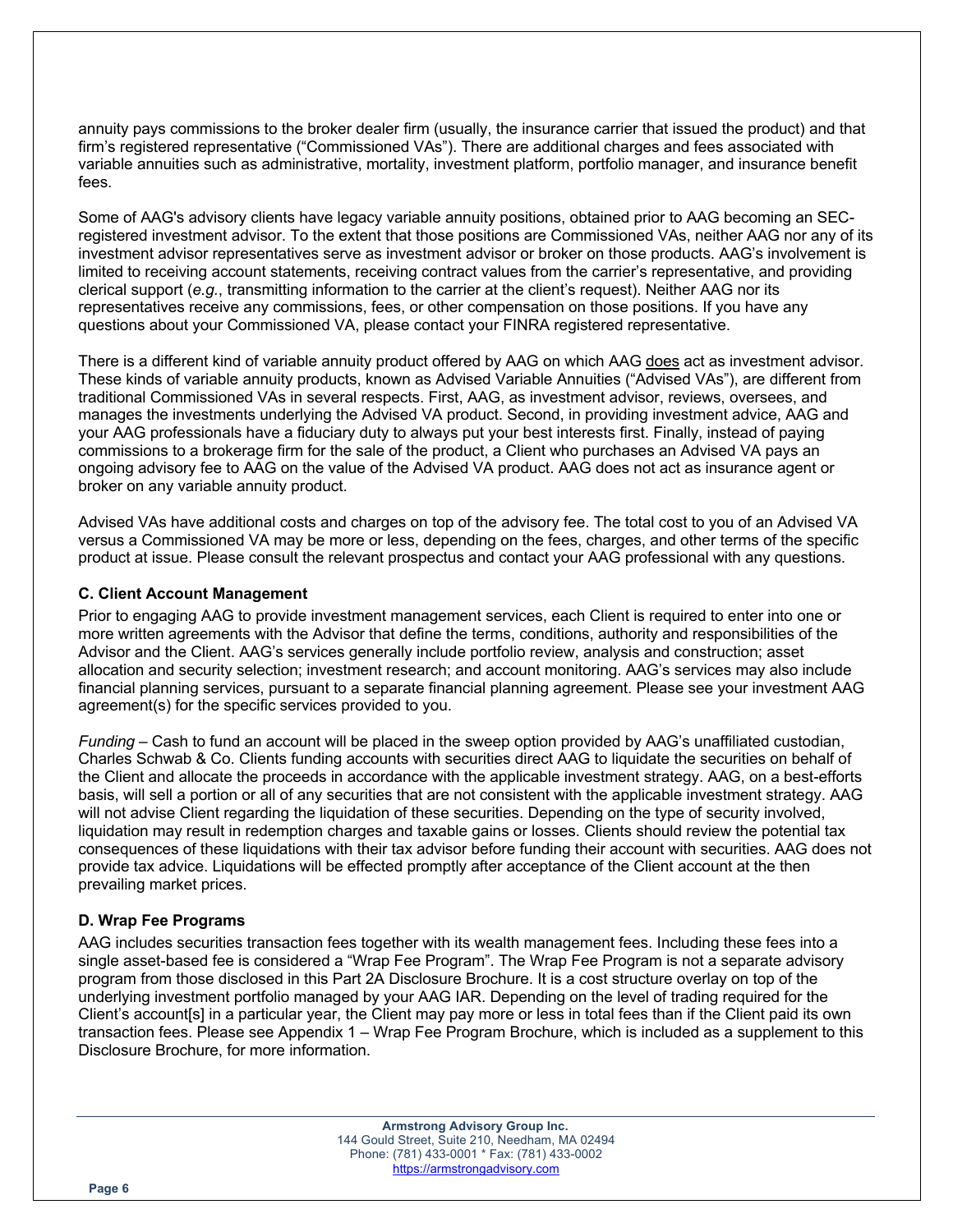## **E. Assets Under Management**

AAG is a newly established advisor. Assets under management shall be reported with the Advisor's next filing of this Disclosure Brochure. Clients may request more current information at any time by contacting the Advisor.

## **Item 5 – Fees and Compensation**

The following paragraphs detail the fee structure and compensation methodology for services provided by the Advisor. Each Client engaging the Advisor for services described herein shall be required to enter into one or more written agreements with the Advisor.

## **A. Fees for Advisory Services**

The Client will pay the Advisor a monthly investment management fee ("Management Fee"), payable in arrears of each month. Fees are based on the average daily market value of assets under management during the month. The Advisor applies the following incremental tiered fee schedule:

| <b>Assets Under Management (\$)</b> | Annual Rate (%) |
|-------------------------------------|-----------------|
| Up to \$999,999                     | 1.25%           |
| \$1,000,000 to \$3,499,999          | 1.00%           |
| \$3,500,000 to \$4,999,999          | 0.75%           |
| Over \$5,000,000                    | 0.50%           |

The Management Fee in the first month of the Agreement shall be prorated from the effective date of this Agreement to the end of the first month. Management Fees are calculated based on the security valuations as provided by the Client's designated Custodian. The Advisor may, in its sole discretion, exclude certain assets or positions when calculating advisory fees. The Advisor has no obligation to do so.

Further, the Advisor may, in its sole discretion, take into consideration the aggregate assets under management with the Advisor to determine the fee breakpoints above. Fee breakpoints will be determined in the Agreements with the Client or otherwise in writing. Aggregate assets under management includes assets of the Client's household (including, but not limited to spouses and dependent children) and accounts over which the Client has authority (*i.e.*, Limited Power of Attorney, Trustee) as well as grantor trust assets funded by a Client where the Client is not a Trustee.

## **B. Fee Billing**

Advisor shall send an invoice to the Custodian indicating the amount of the fees to be deducted from the Client's Account. Management Fees will be automatically deducted from the Client's Account by the Custodian. The Clients will receive statements from the Custodian no less frequently than quarterly, which will reflect deductions of the Management Fee.

The Management Fee is usually paid from any cash available in the Account; however, Advisor may sell securities for the payment of fees under this Agreement, which will have tax consequences, and may result in the imposition of redemption fees on mutual funds.

Although Advisor has a high degree of confidence in its fee calculation and invoicing process, Advisor is required by the SEC to inform Client that it is Client's responsibility to verify the accuracy of the fee calculation and the Custodian will not determine whether the fee is properly calculated. Client will verify all statements relating to Client's Account and will acknowledge the correctness of any statements of Account upon request, whether of cash or of property, in the Account of the Client, as well as all notices, confirmations and reports with respect to any transactions or action for, or purporting to be for, the Account of the Client. The Client shall immediately notify Advisor of any discrepancy in such reports.

## **C. Other Fees and Expenses**

Clients may incur certain fees or charges imposed by third parties in connection with investments made on behalf of the Client's account[s]. AAG includes securities transactions costs, if applicable, as part of its overall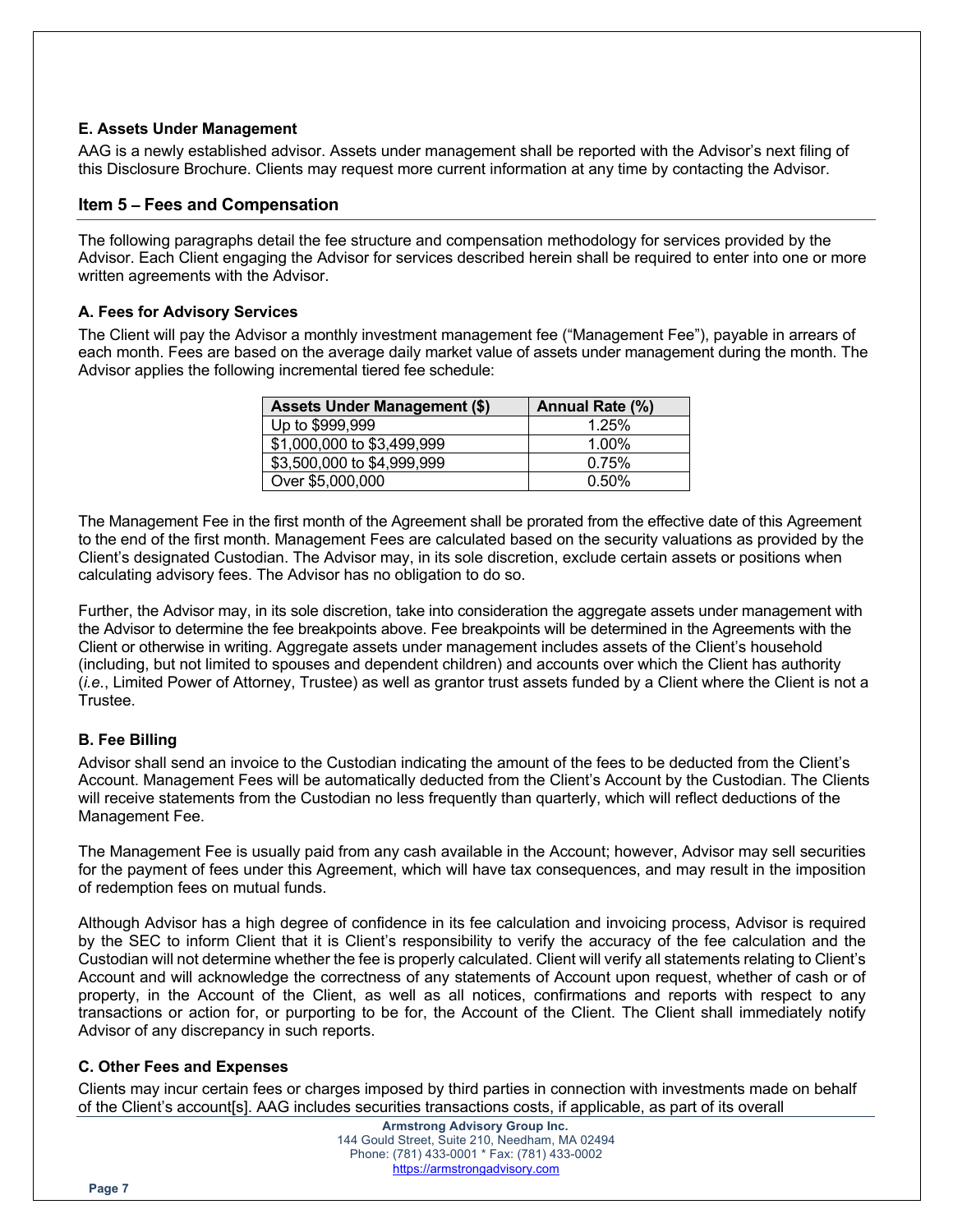Management Fee through the AAG Wrap Fee Program. Securities transaction fees for Client-directed trades may be charged back to the Client. Please see Item 4.D. above as well as Appendix 1 – Wrap Fee Program Brochure.

In addition, all fees paid to AAG for wealth management services are separate and distinct from the expenses charged by mutual funds and ETFs to their shareholders, if applicable. These fees and expenses are described in each fund's prospectus. These fees and expenses will generally be used to pay management fees for the funds, other fund expenses, account administration (*e.g.*, custody, brokerage and account reporting), and a possible distribution fee.

For example, many mutual funds charge what are called "12b-1 fees," which are fees paid out of mutual fund assets to cover the costs of distribution, marketing and selling mutual fund shares. Investors who hold shares of a mutual fund share class that charge 12b-1 fees end up paying the 12b-1 fees. To the extent that an AAG Client holds mutual fund shares that charge 12b-1 fees, those fees are paid to AAG's recommended Custodian, Charles Schwab & Co., Inc. ("Schwab"). Schwab keeps those fees. Neither AAG nor any of its representatives receive any portion of any 12b-1 fees received by Schwab. Similarly, neither AAG nor any of its representatives receive any revenue sharing from any mutual fund company.

Mutual funds pay Schwab additional fees for being on Schwab's platform. Some of those funds are what are called no-transaction fee funds ("NTFs"), meaning that there is no transaction fee for buying or selling the shares. Other funds do carry transaction fee ("TFs"), meaning that Schwab, as broker-dealer, charges the Client a transaction fee for trades in that mutual fund.

Both NTFs and TFs have expense ratios that the Client, as investor, indirectly pays out of mutual fund assets. Choosing a share class of an NTF fund avoids a transaction fee but, depending on the fund, can result in Client, as investor, paying a higher expense ratio than if the Client purchased TF fund shares.

To the extent that AAG selects a TF fund for a client, AAG absorbs the transaction fee under the wrap fee program set forth in this Brochure and the Wrap Fee Brochure Supplement. That reduces the overall amount of money AAG makes on the Account. Accordingly, AAG and its professionals have an incentive to recommend NTFs over TF funds. This is a conflict of interest.

Moreover, depending on the TF mutual fund at issue, the transaction fee for a cheaper share class in that same fund may be higher than the transaction fee for a higher cost share class. This creates an incentive for AAG to recommend and purchase a more expensive share class so as to reduce the transaction fee that AAG must absorb under the wrap fee program. This is also a conflict of interest.

In addition to disclosing these conflicts, AAG has taken steps to mitigate them by monitoring mutual fund and mutual fund share class selection for such conflicts and, where appropriate, discussing such selections and options with the AAG professional assigned to the Account. AAG also provides training to its representatives on mutual fund and mutual fund share class selection. Finally, AGG takes the following steps with respect the evaluation and selection of mutual fund positions.

With respect to any Client mutual fund share positions that were purchased prior to AAG's registration as an SECregistered investment advisor, AAG attempts to continuously evaluate such positions to assess whether there is a cheaper share class available to the Client, factoring in 12b-1 fees, expense ratios, shareholder service fees, and other charges that may be applicable to the position. If such a class is available to the Client, AAG assesses a number of factors, including whether conversion could result in adverse tax consequences, to determine whether to make the conversion. Due to the complexity involved, AAG's assessment is performed on a best-efforts basis and is significantly limited in its scope and efficiency. Limiting factors include, but are not limited to, differences between mutual fund share offerings, inconsistencies in share class offerings across mutual fund complexes, whether the less expensive share class is available on Schwab's platform, minimum investment requirements (if any), and other share class related limitations established by mutual fund companies. While AAG attempts to ensure that all Clients hold the best share class available, there is no guarantee that the mutual fund position(s) within your account are indeed invested in a cheapest share class available. You should continuously review all positions held in your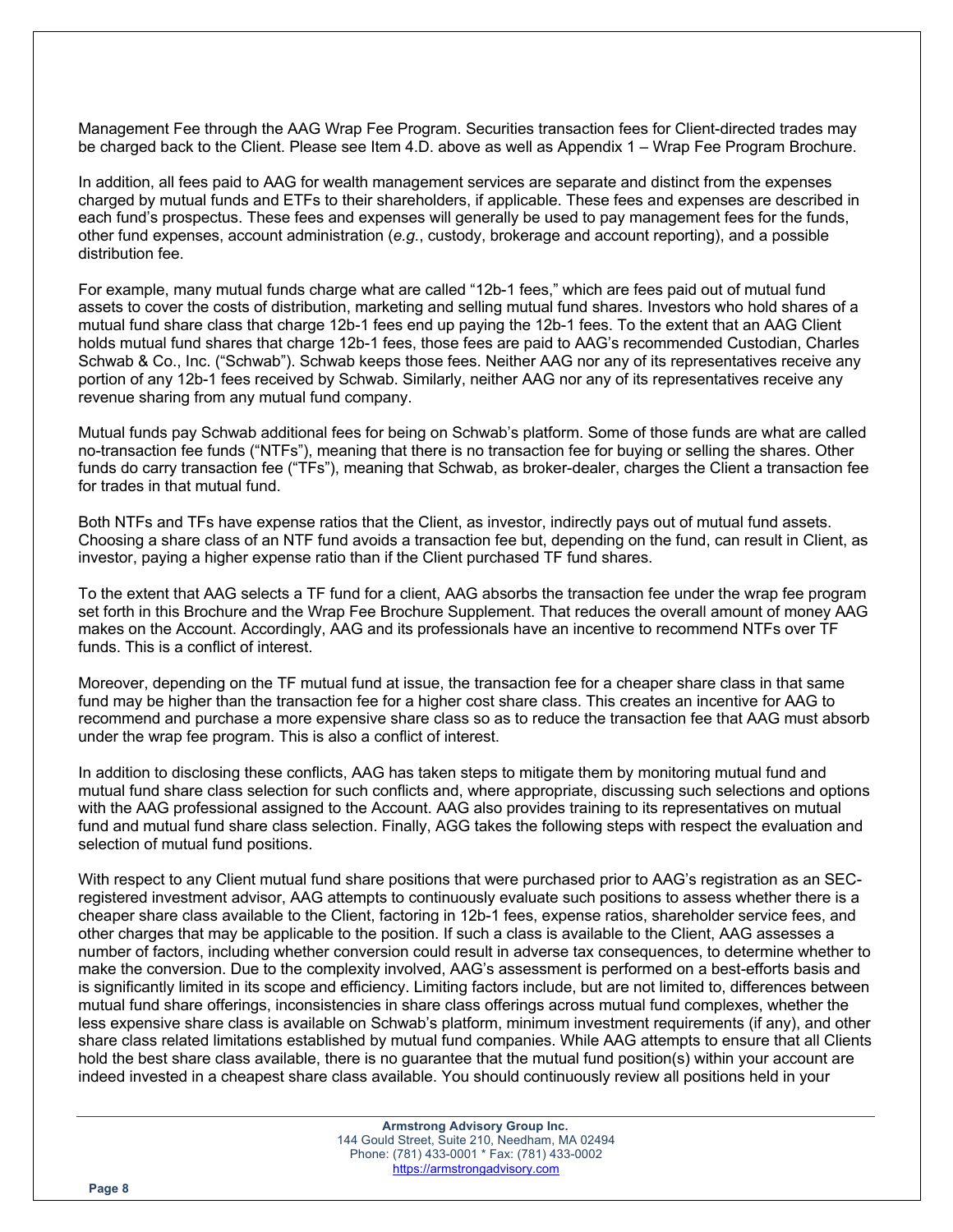account(s) and, specifically, initiate discussions with your investment professional with regards to the share class you hold.

Similarly, with respect to new mutual fund share purchases, AAG evaluates potential positions to determine the cheapest share class available to the Client, factoring in 12b-1 fees, expense ratios, shareholder service fees, and other charges that may be applicable to the position. Due to the complexity involved, AAG's assessment is performed on a best-efforts basis and is significantly limited in its scope and efficiency. Limiting factors include, but are not limited to, differences between mutual fund share offerings, inconsistencies in share class offerings across mutual fund complexes, whether the less expensive share class is available on Schwab's platform, minimum investment requirements (if any), and other share class related limitations. While AAG attempts to ensure that all Clients hold the best share class available, there is no guarantee that the mutual fund position(s) purchased for your account is the cheapest share class available. You should continuously review all positions held in your account(s) and consult the relevant prospectus(es). If you have any questions, please contact your AAG professional.

A Client may be able to invest in these products directly, without the services of AAG, but would not receive the services provided by AAG which are designed, among other things, to assist the Client in determining which products or services are most appropriate for each Client's financial situation and objectives. Accordingly, the Client should review both the fees charged by the fund[s] and the fees charged by AAG to fully understand the total fees to be paid. Please refer to Item 12 – Brokerage Practices for additional information.

## **D. Advance Payment of Fees and Termination**

AAG may be compensated for its investment management services in advance of the month in which services are rendered. Either party may terminate the wealth management agreement, at any time, by providing advance written notice to the other party. The Client may also terminate the wealth management agreement within five (5) business days of signing the Advisor's agreement at no cost to the Client. After the five-day period, the Client will incur charges for bona fide advisory services rendered to the point of termination and such fees will be due and payable by the Client. Upon termination, the Advisor will refund any unearned, prepaid wealth management fees from the effective date of termination to the end of the month. The Client's wealth management agreement with the Advisor is nontransferable without the Client's prior consent. That consent may be obtained under the negative consent procedures set forth in the Client's investment advisory agreement with AAG.

#### **E. Compensation for Sales of Securities**

Neither AAG nor its IARs buy or sell securities to earn commissions or receive any compensation for securities transactions in any Client account, other than the wealth management fees noted above.

However, certain IARs are also licensed as independent insurance professionals. As an independent insurance professional, an IAR may earn commission-based compensation for selling insurance products, including insurance products implement for Clients. Insurance commissions earned by our IARs are separate and in addition to our advisory fees noted in Item 5.A. This practice presents a conflict of interest as an IAR has a financial incentive to recommend insurance products to a Client. Clients are under no obligation, contractually or otherwise, to purchase insurance products through any of our IARs or any other AAG affiliated person. Please see item 10 below.

#### **F. Cash Sweep Feature**

Clients who select Charles Schwab & Co. ("Schwab") as their custodian authorize AAG, to the extent permitted by applicable law, to invest or "sweep" available cash balances into the Schwab Cash Features Program ("Sweep Program"). The Sweep Program allows Clients to earn interest while the Client (with the assistance of the Client's AAG representative) decide how those funds should be invested longer term. The Sweep Program is not appropriate for long-term investments.

The available cash features currently consist of: the free credit balance in a Client's eligible account (the "Schwab One Interest feature"), on which Schwab pays interest; interest bearing deposit accounts at one or more of Schwab's affiliated banks (the "Bank Sweep feature" for most accounts and the "Bank Sweep for Benefit Plans feature" for retirement plan accounts); and, for some accounts, one or more affiliated money market mutual funds (the "Money Fund Sweep feature"). Not all accounts are eligible for all cash features. (Please see your Schwab

> **Armstrong Advisory Group Inc.** 144 Gould Street, Suite 210, Needham, MA 02494 Phone: (781) 433-0001 \* Fax: (781) 433-0002 https://armstrongadvisory.com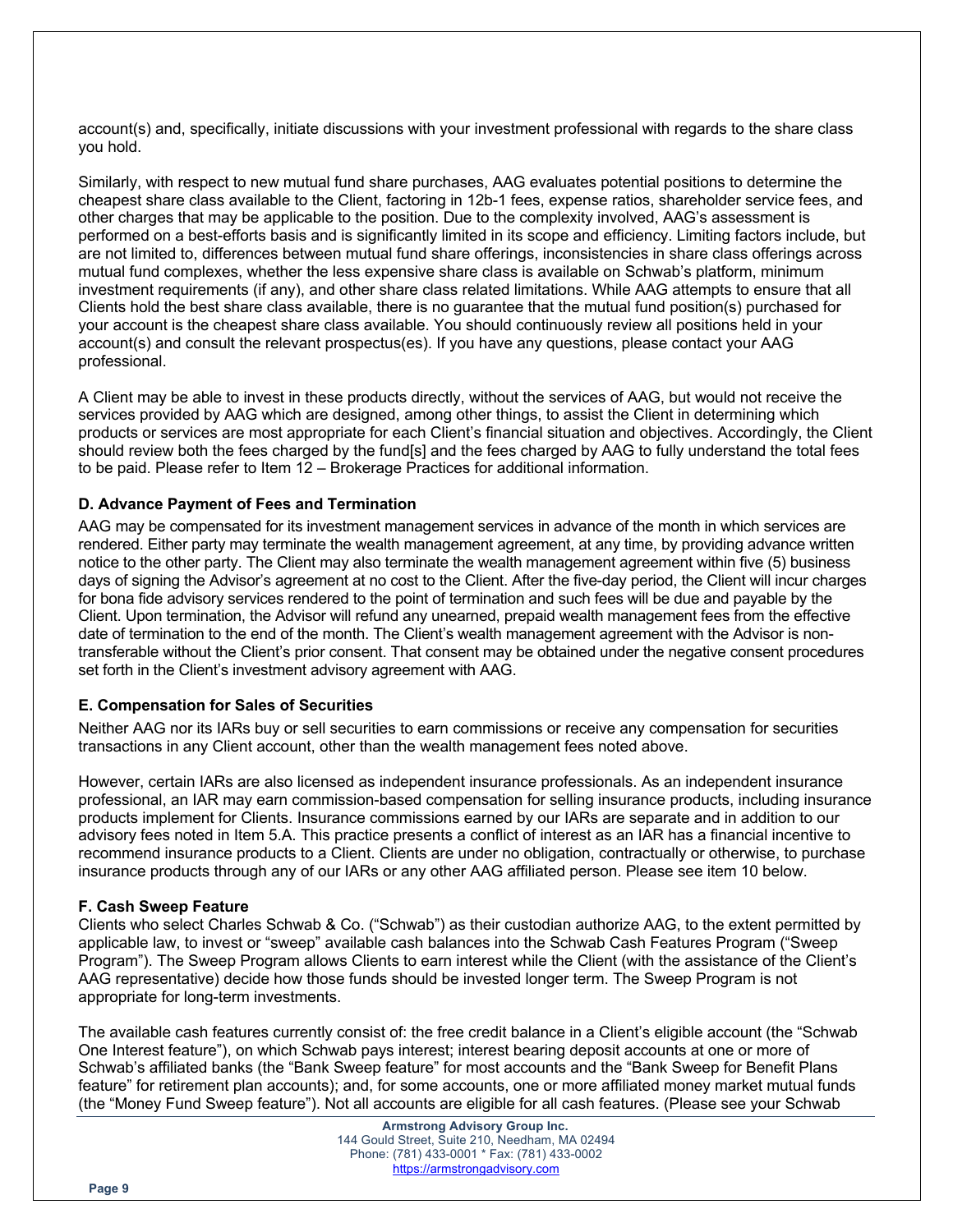account agreement and related disclosures for eligibility details and for other information about the Sweep Program.)

The interest rates and yields for the different cash features vary over time. There is no guarantee that the interest rate and yield on any particular cash feature will be or will remain higher than the interest rate and yield on any other cash features over any period. The interest rate on the Bank Sweep Feature may be higher or lower than yields on other available cash alternatives (for example, money market mutual funds). Furthermore, the return on any of the cash features may be lower than the return on similar, alternative investments available outside of the Sweep Program. Please consult with your AAG representative about such options, as applicable.

From time to time, a Client's AAG representative may deem it in the Client's best interest to maintain a certain percentage of assets in cash or cash alternatives, especially when markets are volatile. However, because the Management Fee charged to the Client is typically charged on the value of all assets in the account (including cash and cash alternatives), in a low interest rate environment the net investment return on cash and cash alternatives, including the Bank Sweep Feature, will be negative. AAG does not receive any of the interest or income generated under the Sweep Program. AAG does, however, receive certain services and benefits by selecting Schwab as the custodian for AAG Clients. For further discussion of those incentives and AAG's mitigation efforts, please see Item 12 – Brokerage practices, below for more information.

The different cash features are subject to different risks and account protections:

Balances held in the Schwab One® Interest feature are not insured or guaranteed by the FDIC but are covered by SIPC. Schwab is a member of SIPC, which protects its members' securities up to \$500,000 (including \$250,000 for claims of cash). An explanatory brochure is available on request or at www.sipc.org. SIPC coverage is not the same as FDIC insurance protection. SIPC coverage does not insure against a decrease in value of a particular investment. In the unlikely event of the liquidation of Schwab, there is no specific time period during which SIPC must give Clients access to their cash or securities.

The Bank Sweep and Bank Sweep for Benefit Plans features are not subject to market risk and value loss but are subject to the risk of the failure of one or more of Schwab's affiliated banks. In the unlikely event that one or more of our affiliated banks fails, deposits at each bank are eligible for FDIC insurance protection up to a limit of \$250,000 (including principal and interest) per depositor in each insurable capacity *(e.g.*, individual, joint, and plan participant). This limit includes any other deposits an AAG Client may have at that bank outside of the Bank Sweep and Bank Sweep for Benefit Plans features. Client is responsible for monitoring Client's bank balances in the Bank Sweep and Bank Sweep for Benefit Plans features and the balances in any of Client's other bank accounts at each affiliated bank to determine if these, in total, exceed FDIC insurance limits. Monies held in both features are not covered by SIPC.

Money market mutual funds in the Money Fund Sweep feature invest in high-quality, short-term securities and seek to maintain a stable value, but are subject to market risks and potential value loss. They are not bank accounts and are not subject to FDIC insurance protection. They are instead covered by SIPC, which protects against the custodial risk (and not a decline in market value) when a brokerage firm fails by replacing missing securities and cash up to a limit of \$500,000, of which \$250,000 may be cash. Shares held through the Money Fund Sweep feature are not considered cash, but are treated as securities for SIPC coverage.

Although Schwab® Sweep Money Funds seek to preserve the value of a Client's investment at \$1.00 per share, Schwab® Sweep Money Funds are subject to a number of risks, any of which could cause a Client to lose money. Schwab® Sweep Money Funds can also be subject to additional liquidity fees and redemption gates imposed by the fund under certain circumstances. Please review the Schwab® Sweep Money Fund's prospectus and other disclosure materials prior to investing in a Schwab® Sweep Money Fund.

AAG does not monitor and is not responsible for monitoring any FDIC or SIPC coverage for any Client, including whether any coverage overages exist. Client is solely responsible for such monitoring. Please see your Schwab account application, the Schwab Cash Features Disclosure Statement, and any other Schwab documentation for further information.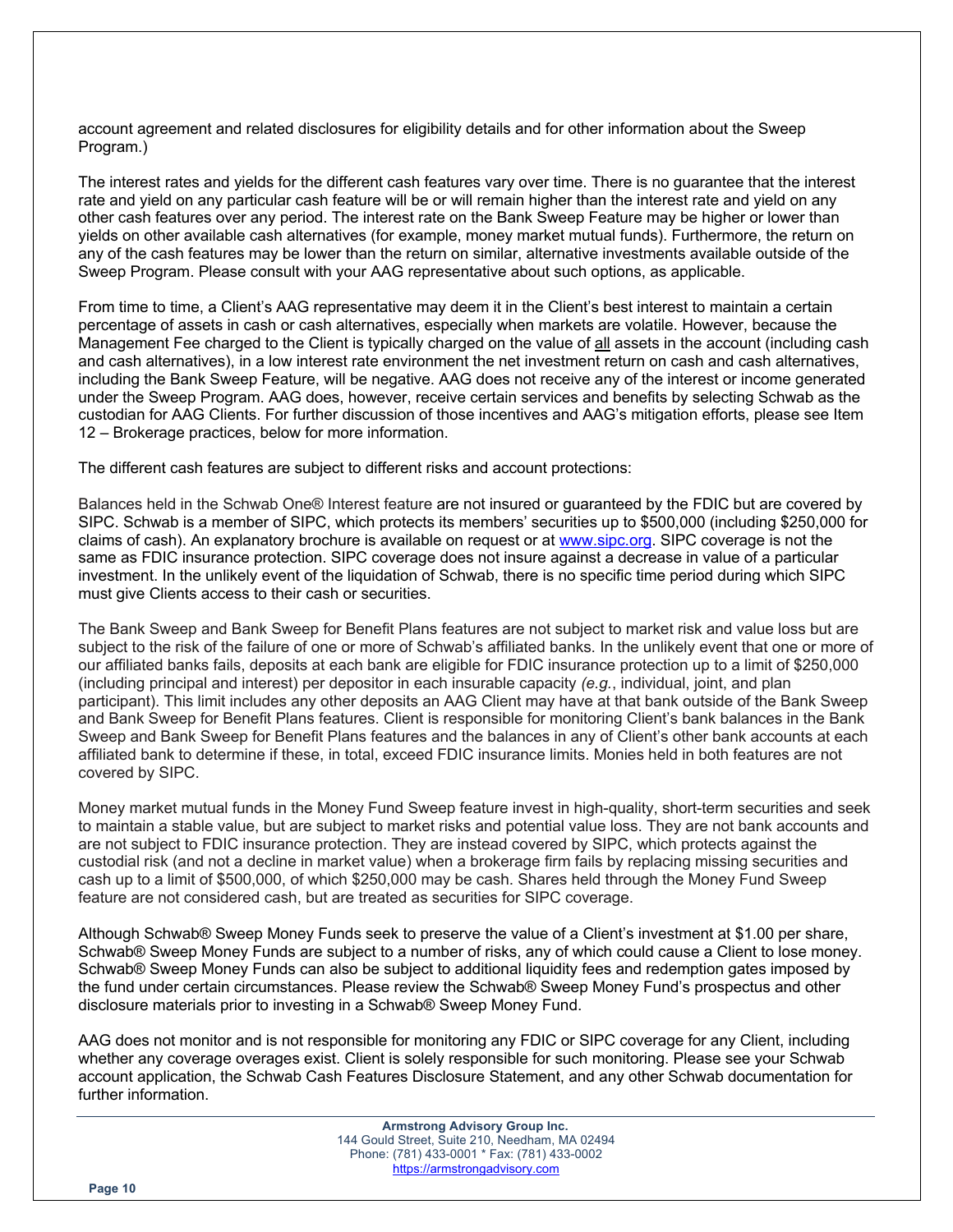## **Item 6 – Performance-Based Fees and Side-By-Side Management**

AAG does not charge performance-based fees for its wealth management services. The fees charged by AAG are as described in Item 5 above and are not based upon the capital appreciation of the funds or securities held by any Client. AAG does not manage any proprietary investment funds or limited partnerships (for example, a mutual fund or a hedge fund) and has no financial incentive to recommend any particular investment options to its Clients.

# **Item 7 – Types of Clients**

AAG offers wealth management services to individuals, high net worth individuals, trusts, estates, small businesses. AAG generally requires a minimum relationship size of \$400,000, which may be reduced at the sole discretion of the Advisor.

## **Item 8 – Methods of Analysis, Investment Strategies and Risk of Loss**

## **A. Methods of Analysis**

AAG primarily employs a fundamental and technical analysis methods in developing investment strategies for its Clients. Research and analysis from AAG are derived from numerous sources, including financial media companies, third-party research materials, Internet sources, and review of company activities, including annual reports, prospectuses, press releases and research prepared by others.

*Fundamental analysis* utilizes economic and business indicators as investment selection criteria. This criteria consists generally of ratios and trends that may indicate the overall strength and financial viability of the entity being analyzed. Assets are deemed suitable if they meet certain criteria to indicate that they are a strong investment with a value discounted by the market. While this type of analysis helps the Advisor in evaluating a potential investment, it does not guarantee that the investment will increase in value. Assets meeting the investment criteria utilized in the fundamental analysis may lose value and may have negative investment performance. The Advisor monitors these economic indicators to determine if adjustments to strategic allocations are appropriate. More details on the Advisor's review process are included below in Item 13 – Review of Accounts.

*Technical analysis* involves the analysis of past market data rather than specific company data in determining the recommendations made to clients. Technical analysis may involve the use of charts to identify market patterns and trends, which may be based on investor sentiment rather than the fundamentals of the company. The primary risk in using technical analysis is that spotting historical trends may not help to predict such trends in the future. Even if the trend will eventually reoccur, there is no guarantee that AAG will be able to accurately predict such a reoccurrence.

As noted above, AAG generally employs a long-term investment strategy for its Clients, as consistent with their financial goals. AAG will typically hold all or a portion of a security for more than a year, but may hold for shorter periods for the purpose of rebalancing a portfolio or meeting the cash needs of Clients. At times, AAG may also buy and sell positions that are more short-term in nature, depending on the goals of the Client and/or the fundamentals of the security, sector or asset class.

## **B. Risk of Loss**

Investing in securities involves certain investment risks. Securities may fluctuate in value or lose value, including the entire amount invested. Clients should be prepared to bear the potential risk of loss. AAG will assist Clients in determining an appropriate strategy based on their tolerance for risk and other factors noted above. However, there is no guarantee that a Client will meet their investment goals.

While the methods of analysis help the Advisor in evaluating a potential investment, it does not guarantee that the investment will increase in value. Assets meeting the investment criteria utilized in these methods of analysis may lose value and may have negative investment performance. The Advisor monitors these economic indicators to determine if adjustments to strategic allocations are appropriate. More details on the Advisor's review process are included below in Item 13 – Review of Accounts.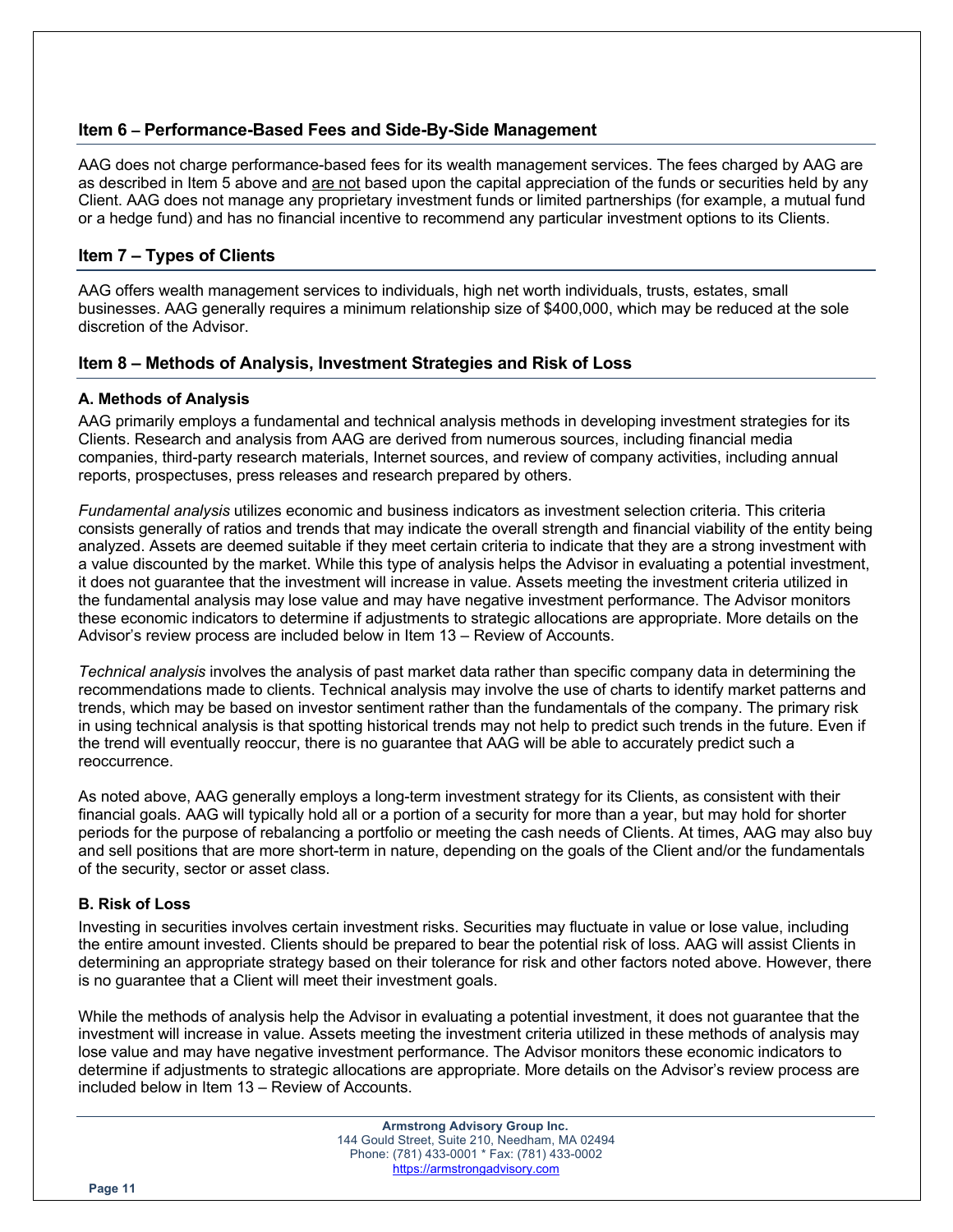Each Client engagement will entail a review of the Client's investment goals, financial situation, time horizon, tolerance for risk and other factors to develop an appropriate strategy for managing a Client's account. Client participation in this process, including full and accurate disclosure of requested information, is essential for the analysis of a Client's account[s]. The Advisor shall rely on the financial and other information provided by the Client or their designees without the duty or obligation to validate the accuracy and completeness of the provided information. It is the responsibility of the Client to inform the Advisor of any changes in financial condition, goals or other factors that may affect this analysis.

The risks associated with a particular strategy are provided to each Client in advance of investing Client accounts. The Advisor will work with each Client to determine their tolerance for risk as part of the portfolio construction process. Following are some of the risks associated with the Advisor's investment strategies:

#### Market Risks

The value of a Client's holdings may fluctuate in response to events specific to companies or markets, as well as economic, political, or social events in the U.S. and abroad. This risk is linked to the performance of the overall financial markets.

#### ETF Risks

The performance of ETFs is subject to market risk, including the possible loss of principal. The price of the ETFs will fluctuate with the price of the underlying securities that make up the funds. In addition, ETFs have a trading risk based on the loss of cost efficiency if the ETFs are traded actively and a liquidity risk if the ETFs has a large bidask spread and low trading volume. The price of an ETF fluctuates based upon the market movements and may dissociate from the index being tracked by the ETF or the price of the underlying investments. An ETF purchased or sold at one point in the day may have a different price than the same ETF purchased or sold a short time later.

#### Bond Risks

Bonds are subject to specific risks, including the following: (1) interest rate risks, i.e. the risk that bond prices will fall if interest rates rise, and vice versa, the risk depends on two things, the bond's time to maturity, and the coupon rate of the bond. (2) reinvestment risk, i.e. the risk that any profit gained must be reinvested at a lower rate than was previously being earned, (3) inflation risk, i.e. the risk that the cost of living and inflation increase at a rate that exceeds the income investment thereby decreasing the investor's rate of return, (4) credit default risk, i.e. the risk associated with purchasing a debt instrument which includes the possibility of the company defaulting on its repayment obligation, (5) rating downgrades, i.e. the risk associated with a rating agency's downgrade of the company's rating which impacts the investor's confidence in the company's ability to repay its debt and (6) Liquidity Risks, i.e. the risk that a bond may not be sold as quickly as there is no readily available market for the bond.

#### Mutual Fund Risks

The performance of mutual funds is subject to market risk, including the possible loss of principal. The price of the mutual funds will fluctuate with the value of the underlying securities that make up the funds. The price of a mutual fund is typically set daily therefore a mutual fund purchased at one point in the day will typically have the same price as a mutual fund purchased later that same day.

#### Options Contracts

Investments in options contracts have the risk of losing value in a relatively short period of time. Option contracts are leveraged instruments that allow the holder of a single contract to control many shares of an underlying stock. This leverage can compound gains or losses.

#### Margin Borrowings

The use of short-term margin borrowings is not part of the Advisor's investment process. The use of margin may result in certain additional risks to a Client. For example, if securities pledged to brokers to secure a Client's margin accounts decline in value, the Client could be subject to a "margin call", pursuant to which it must either deposit additional funds with the broker or be the subject of mandatory liquidation of the pledged securities to compensate for the decline in value.

> **Armstrong Advisory Group Inc.** 144 Gould Street, Suite 210, Needham, MA 02494 Phone: (781) 433-0001 \* Fax: (781) 433-0002 https://armstrongadvisory.com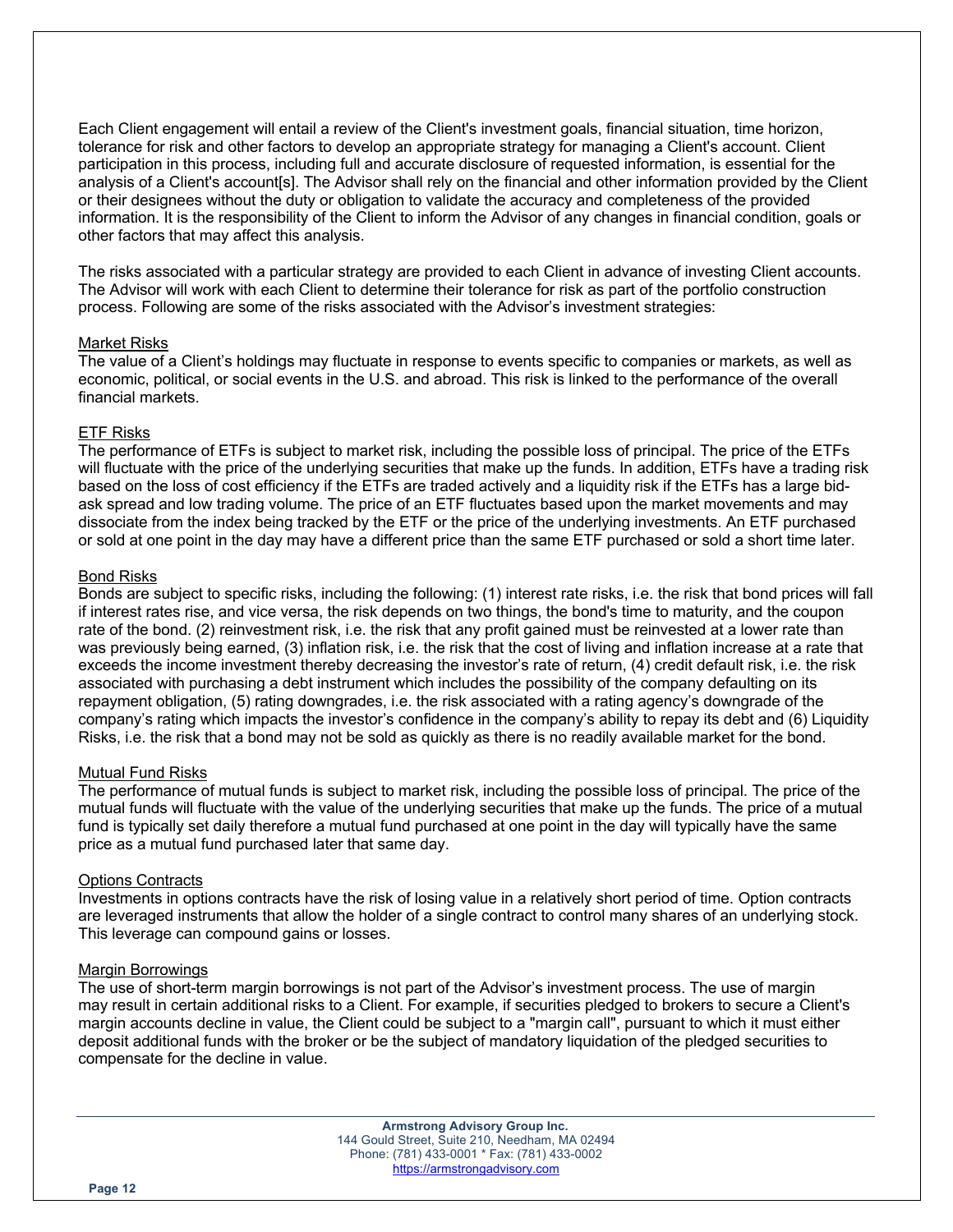## Alternative Investments (Limited Partnerships)

The performance of alternative investments (limited partnerships) can be volatile and may have limited liquidity. An investor could lose all or a portion of their investment. Such investments often have concentrated positions and investments that may carry higher risks. Client should only have a portion of their assets in these investments.

#### Infectious Disease Risk

The outbreak of COVID-19, a novel coronavirus disease, has negatively affected economies, markets and individual companies throughout the world, including those in which AAG Clients invest. The effects of this pandemic to public health and business and market conditions, including exchange trading suspensions and closures may continue to have a significant negative impact on the performance of Client Accounts, increase account volatility, and negatively impact broad segments of businesses and populations. AAG's operations may be interrupted as a result, which may contribute to the negative impact on investment performance. In addition, governments, their regulatory agencies, or self-regulatory organizations may take actions in response to the pandemic that affect the instruments in which an account is invested. The full impact of the COVID-19 pandemic, or other future epidemics or pandemics, is currently unknown.

## Regulatory Risk

Regulatory changes and restrictions imposed by regulators, self-regulatory organizations and exchanges vary from country to country and may affect the value of Client investments and their ability to pursue their investment strategies. Any such rules, regulations and other changes, and any uncertainty in respect of their implementation, may result in increased costs, reduced profit margins and reduced investment and trading opportunities, all of which would negatively impact performance.

## Data and Information Risk

Although AAG obtains data and information from third party sources that it considers to be reliable, AAG does not warrant or guarantee the accuracy and/or completeness of any data or information provided by these sources. AAG does not make any express or implied warranties of any kind with respect to such data. AAG shall not have any liability for any errors or omissions in connection with any data provided by third party sources.

#### Cyber Security Risk

As the use of technology has become more prevalent in the course of business, AAG is susceptible to operational and financial risks associated with cyber security, including: theft, loss, misuse, improper release, corruption and destruction of, or unauthorized access to, confidential or highly restricted data relating to AAG and its Clients, and compromises or failures to systems, networks, devices and applications relating to the operations of AAG and its service providers. Cyber security risks may result in financial losses to AAG and its Clients; the inability of AAG to transact business with its clients; delays or mistakes in materials provided to clients; the inability to process transactions with clients or other parties; violations of privacy and other laws; regulatory fines, penalties and reputational damage; and compliance and remediation costs, legal fees and other expenses. AAG's service providers (including any sub-advisors, administrator, transfer agent, and custodian or their agents), financial intermediaries, companies in which Client accounts and funds invest and parties with which AAG engages in portfolio or other transactions also may be adversely impacted by cyber security risks in their own businesses, which could result in losses to AAG or its Clients. While measures have been developed which are designed to reduce the risks associated with cyber security, there is no guarantee that those measures will be effective, particularly since AAG does not directly control the cyber security defenses or plans of its service providers, financial intermediaries and companies in which they invest or with which they do business.

## Risks That Apply Primarily to ESG Strategies

Environmental, Social, and Governance (ESG) investing may include additional risks. For example, ESG or sustainable investing strategies, including ESG mutual funds and ETFs (ESG Strategies) may limit the types and number of investment opportunities and, as a result, could underperform other strategies that do not have an ESG or sustainable focus. ESG Strategies may invest in securities or industry sectors that underperform the market as a whole or underperform other strategies screened for ESG standards. ESG Strategies can be more concentrated in particular industries or sectors that share common characteristics and are often subject to similar business risks and regulatory burdens. Because investing on the basis of sustainability/ESG criteria can involve qualitative and

> **Armstrong Advisory Group Inc.** 144 Gould Street, Suite 210, Needham, MA 02494 Phone: (781) 433-0001 \* Fax: (781) 433-0002 https://armstrongadvisory.com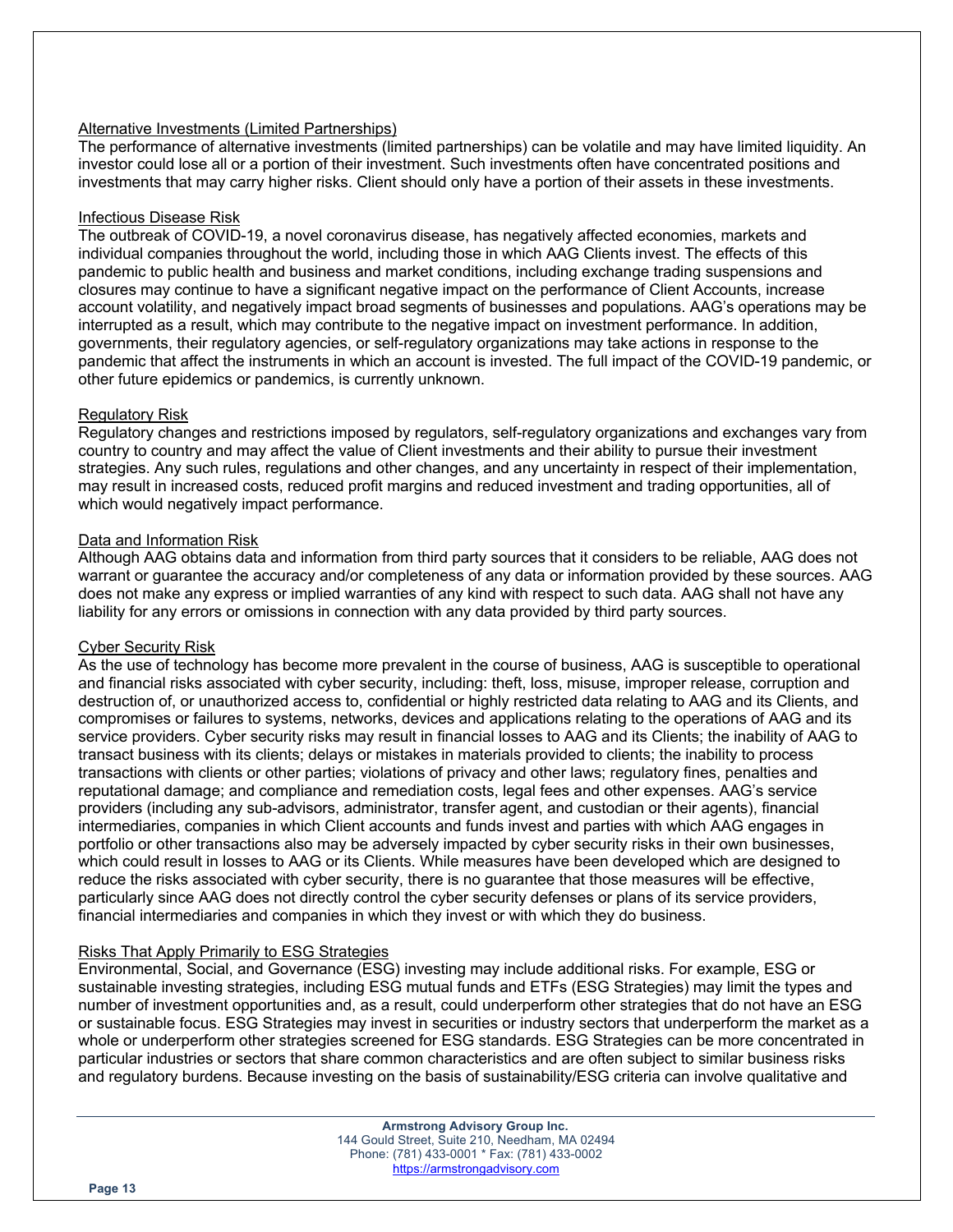subjective analysis, there can be no assurance that the methodology utilized by, or determinations made by, an investment manager will align with the beliefs or values of the client.

ESG Strategies can follow different approaches to ESG investing. For example, some ESG Strategies select companies based on positive ESG characteristics while others may apply negative screens in order to exclude certain investments. Such investment strategies may also offer the ability to exclude particular sectors or industries from a portfolio. Restrictions and exclusions can affect the investment manager's ability to make investments or take advantage of opportunities that may be available to clients that do not choose similar restrictions and, as a result, investment performance could suffer. Issuer screening aims to screen companies (issuers) with revenue derived from the restricted category selected by the client, but it does not exclude all companies with any tie or revenue derived from such restricted category. Additionally, issuer screening is performed by a third party provider, such as MSCI or a third party investment manager, and AAG does not independently verify or guarantee the accuracy of it. Accordingly, it is possible for the client's portfolio to hold investments in companies that derive some revenue from a restricted category. Any faith-based restrictions will exclude multiple categories selected by a third party provider based generally on the values and norms of such groups; however, such restrictions may not completely represent or fully align with the client's values or religious beliefs.

ESG or sustainable investing is not a uniformly defined concept and scores or ratings may vary across data providers that use similar or different screens based on their process for identifying ESG issuers. The companies selected as demonstrating positive ESG characteristics may not be the same companies selected by other investment managers that use similar ESG screens or methodologies. In addition, companies selected might not exhibit positive or favorable ESG characteristics. ESG investing practices differ by asset class, country, region, and industry and are constantly evolving, and a company's ESG practices and AAG's assessment of such practices can change over time.

**Past performance is not a guarantee of future returns. Investing in securities and other investments involve a risk of loss (including the entire amount invested) that each Client should understand and be willing to bear. Clients are reminded to discuss these risks with the Advisor.**

## **Item 9 – Disciplinary Information**

**There are no legal, regulatory or disciplinary events involving AAG or its management persons.** AAG values the trust Clients place in the Advisor. The Advisor encourages Clients to perform the requisite due diligence on any advisor or service provider that the Client engages. The backgrounds of the Advisor or its IARs are available on the Investment Adviser Public Disclosure website at www.adviserinfo.sec.gov by searching with the Advisor's firm name or CRD# 318662.

# **Item 10 – Other Financial Industry Activities and Affiliations**

#### Insurance Agency Affiliations

As noted in Item 5, certain AAG IARs are also licensed insurance professionals. Implementations of insurance recommendations are separate and apart from one's role with AAG. As an insurance professional, an IAR may receive customary commissions and other related revenues from the various insurance companies whose products are sold. IARs are not required to offer the products of any particular insurance company. Commissions generated by insurance sales do not offset regular advisory fees. This may cause a conflict of interest in recommending certain products of the insurance companies. Clients are under no obligation to implement any recommendations made by one of our IARs or any other AAG affiliated person.

# **Item 11 – Code of Ethics, Participation or Interest in Client Transactions and Personal Trading**

## **A. Code of Ethics**

AAG has implemented a Code of Ethics (the "Code") that defines the Advisor's fiduciary commitment to each Client. This Code applies to all persons associated with AAG ("Supervised Persons"). The Code was developed to provide general ethical guidelines and specific instructions regarding the Advisor's duties to each Client and is designed to ensure that Advisor and its Supervised Persons comply with applicable federal and state securities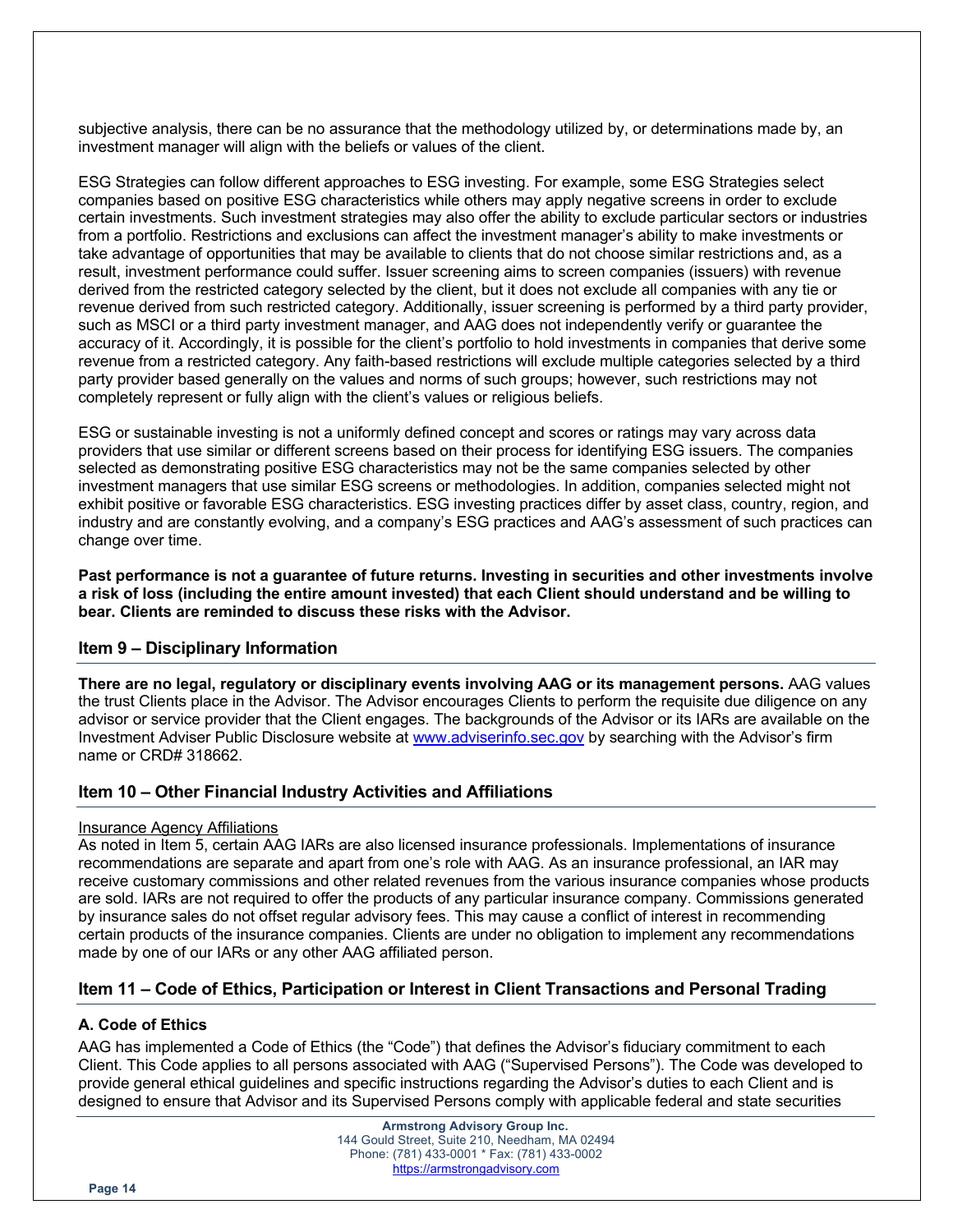laws. AAG and its Supervised Persons owe a duty of loyalty, fairness and good faith towards each Client. It is the obligation of AAG's Supervised Persons to adhere not only to the specific provisions of the Code, but also to the general principles that guide the Code. The Code covers a range of topics that address employee ethics and conflicts of interest. To request a copy of the Code, please contact the Advisor at (781) 433-0001 or via email at contact@armstrongadvisory.com.

## **B. Personal Trading with Material Interest**

AAG allows Supervised Persons to purchase or sell the same securities that may be recommended to and purchased on behalf of Clients. AAG does not act as principal in any transactions. In addition, the Advisor does not act as the general partner of a fund, or advise an investment company. AAG does not have a material interest in any securities traded in Client accounts.

## **C. Personal Trading in Same Securities as Clients**

AAG allows Supervised Persons to purchase or sell the same securities that may be recommended to and purchased on behalf of Clients. Owning the same securities that are recommended (purchase or sell) to Clients presents a conflict of interest that, as fiduciaries, must be disclosed to Clients and mitigated through policies and procedures. As noted above, the Advisor has adopted the Code to address insider trading (material non-public information controls); gifts and entertainment; outside business activities and personal securities reporting. When trading for personal accounts, Supervised Persons have a conflict of interest if trading in the same securities as those traded for Clients. The fiduciary duty to act in the best interest of its Clients can be violated if personal trades are made with more advantageous terms than Client trades, or by trading based on material non-public information. This risk is mitigated by AAG requiring reporting of personal securities trades by its Supervised Persons for review by the Chief Compliance Officer ("CCO") or delegate. The Advisor has also adopted written policies and procedures to detect the misuse of material, non-public information.

## **D. Personal Trading at Same Time as Client**

While AAG allows Supervised Persons to purchase or sell the same securities that may be recommended to and purchased on behalf of Clients, such trades are typically aggregated with Client orders or traded afterwards. **At no time will AAG, or any Supervised Person of AAG, transact in any security to the detriment of any Client.**

# **Item 12 – Brokerage Practices**

## **A. Recommendation of Custodian**

AAG does not maintain custody of Client assets that AAG's manages, although AAG may be deemed to have custody of Client assets if the Client gives us authority to withdraw assets from Client's account (see Item 15— Custody, below). Client assets must be maintained in an account at a "qualified custodian," generally a brokerdealer or bank. AAG has a clearing agreement with Charles Schwab & Co., Inc. ("Schwab"), a registered brokerdealer, member SIPC, as the qualified custodian for Client Accounts. AAG does not have any clearing or custodial agreements with any other broker-dealer firm. Accordingly, AAG places Client accounts assets with Schwab. It is possible for AAG to consider Client requests to manage accounts held elsewhere, outside of the Schwab platform. Such arrangements would, however, be limited in scope as AAG does not have direct agreements with any custodian other than Schwab.

AAG is independently owned and operated and is not affiliated with Schwab. Schwab will hold Client assets in a brokerage account and buy and sell securities when AAG instructs it to. While AAG places Client assets at Schwab as custodian/broker, each Client will decide whether to do so and will open the Client's account with Schwab by entering into an account agreement directly with Schwab. Conflicts of interest associated with this arrangement are described below as well as in Item 14 (Client referrals and other compensation). Clients should consider these conflicts of interest when selecting their custodian.

While AAG does not open the account for the Client, AAG may assist the Client in doing so. For those Clients who choose Schwab, while AAG anticipates that most trades will be executed through Schwab, AAG can still use other brokers to execute trades for the Client's account as described below (see "Client Brokerage and Custody Costs").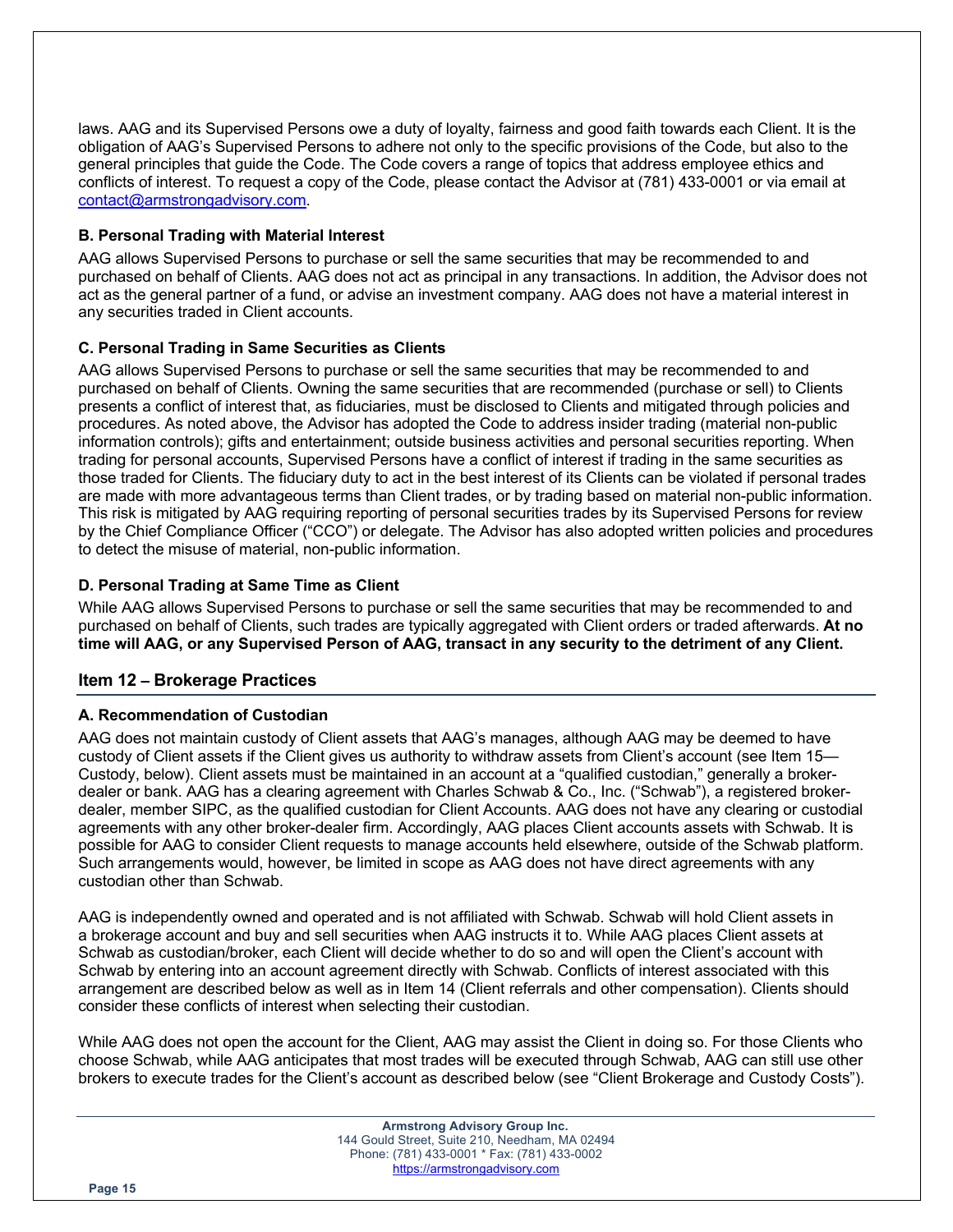## How AAG Selected Schwab

AAG selected and entered into an agreement with Schwab, a custodian/broker, to hold Client assets and execute transactions. When considering whether the terms that Schwab provides are, overall, most advantageous to Clients when compared with other available providers and their services, AAG takes into account a wide range of factors, including:

- Combination of transaction execution services and asset custody services (generally without a separate fee for custody);
- Capability to execute, clear, and settle trades (buy and sell securities for Client accounts);
- Capability to facilitate transfers and payments to and from accounts (wire transfers, check requests, bill payment, etc.);
- Breadth of available investment products (stocks, bonds, mutual funds, exchange-traded funds (ETFs), etc.);
- Availability of investment research and tools that assist AAG in making investment decisions;
- Quality of services;
- Competitiveness of the price of those services (commission rates, margin interest rates, other fees, etc.) and willingness to negotiate the prices;
- Reputation, financial strength, security and stability;
- Services delivered or paid for by Schwab;
- Availability of other products and services that benefit AAG, as discussed below (see "Products and services available to AAG from Schwab"); and
- Prior service to AAG and its Clients.

#### Client Brokerage and Custody Costs

For AAG Client accounts that Schwab maintains, Schwab generally does not charge Clients separately for custody services but is compensated by charging Clients commissions or other fees on trades that it executes or that settle into a Client's Schwab account. Certain trades (for example, electronic equity trades) do not incur Schwab commissions or transaction fees. Other trades do carry commissions. Schwab is also compensated by earning interest on the uninvested cash in Client's account in Schwab's Cash Features Program. For a description of the Cash Features Program and related disclosures, please see Item 5.F. – Cash Sweep Feature, above. Please also see your Schwab account application and Schwab Disclosure Statement.

Schwab's commission rates and other fees on trades applicable to AAG's Client accounts were negotiated based on the condition that AGG Clients collectively maintain a total of at least \$1 billion of their assets in accounts at Schwab. This commitment benefits Clients because the overall commission rates and fees that Clients pay are lower than they would be otherwise. However, it also creates an incentive for AAG to choose Schwab over other potential custodians that could potentially have similar or lower commissions or fees. This is a conflict of interest that AAG mitigates by regularly reviewing Schwab's pricing, services, and other aspects of the custodial relationship with Schwab, and, where appropriate, negotiating with Schwab. AAG also regularly reviews Client transactions to ensure best execution in line with market conditions.

In addition to commissions and other applicable fees, Schwab charges Clients a flat dollar amount as a "prime broker" or "trade away" fee for each trade that AAG executes by a different broker-dealer but where the securities bought or the funds from the securities sold are deposited (settled) into the Client's Schwab account. These fees are in addition to the commissions or other compensation Clients pay the executing broker-dealer. Because of this, in order to minimize Client trading costs, AAG has Schwab execute most trades for Client accounts.

AAG is not required to select the broker or dealer that charges the lowest transaction cost, even if that broker provides execution quality comparable to other brokers or dealers. Although AAG is not required to execute all trades through Schwab, AAG has determined that having Schwab execute most trades is consistent with AAG's duty to seek "best execution" of Client trades. Best execution means the most favorable terms for a transaction based on all relevant factors, including those listed above (see "How AAG Selected Schwab"). By using another broker or dealer a Client may pay lower transaction costs.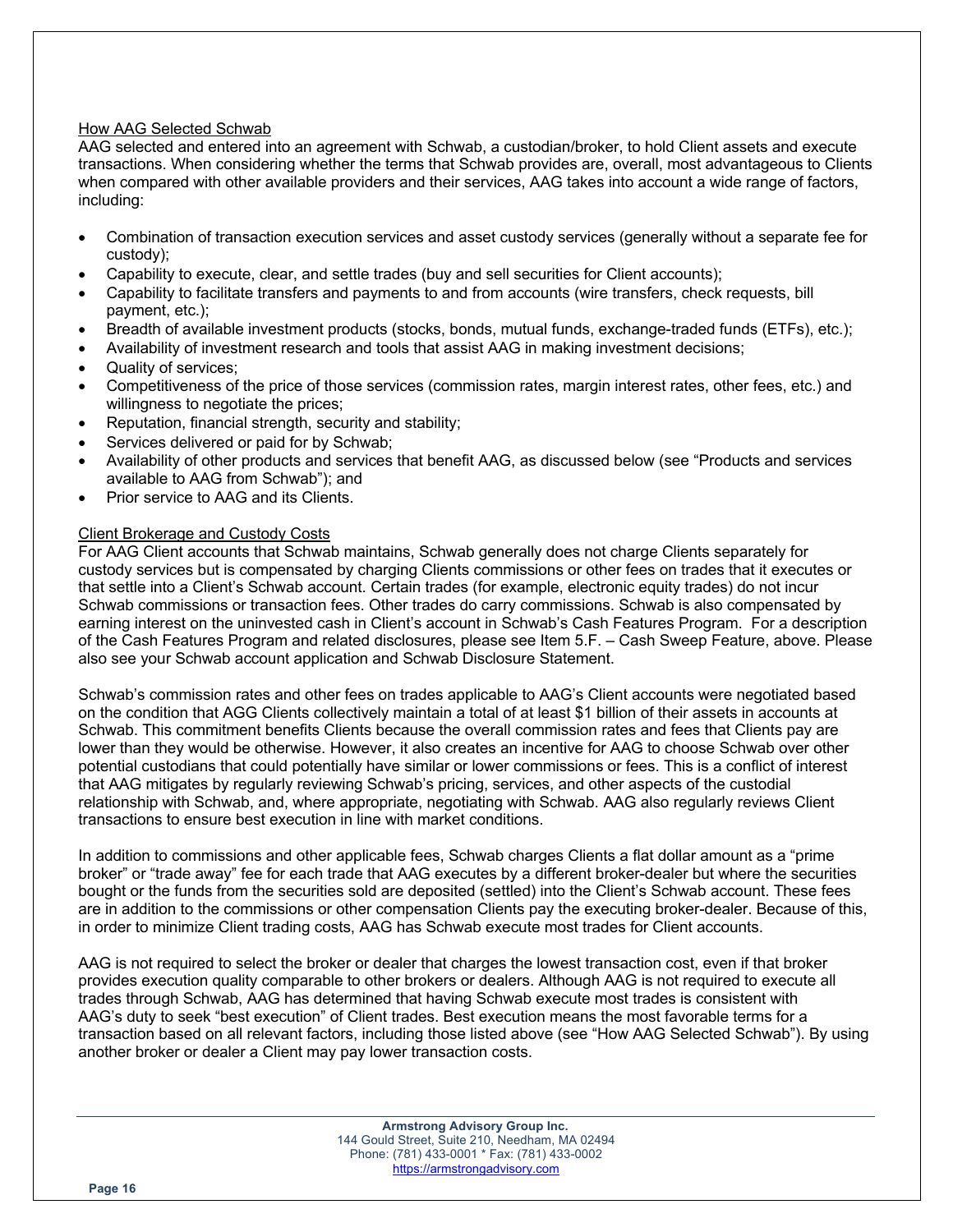## Products and Services Available to AAG from Schwab

Schwab Advisor Services™ ("SAS") is Schwab's business serving independent investment advisory firms like AAG. SAS provides AAG and its Clients with access to SAS's institutional brokerage services (trading, custody, reporting and related services), many of which are not typically available to Schwab retail customers. However, certain retail investors may be able to get institutional brokerage services from Schwab without going through AAG. Schwab also makes available various support services. Some of those services help AAG manage or administer Clients' accounts, while others help AAG manage and grow its business. Schwab's support services are generally available on an unsolicited basis (AAG doesn't have to request them) and at no charge to AAG.

The following is a more detailed description of Schwab's support services:

*Services That Benefit AAG Clients*. Schwab's institutional brokerage services include access to a broad range of investment products, execution of securities transactions, and custody of Client assets. The investment products available through Schwab include some to which AAG might not otherwise have access or that would require a significantly higher minimum initial investment by Clients. Schwab's services described in this paragraph generally benefit Client and their accounts.

*Services That Do Not Directly Benefit AAG Clients.* Schwab also makes available to AAG other products and services that benefit us but do not directly benefit Clients or Clients' accounts. These products and services assist AAG in managing and administering Clients' accounts and operating AAG. They include investment research, both Schwab's own and that of third parties. AAG uses this research to service all or a substantial number of its Clients' accounts, including accounts not maintained at Schwab. In addition to investment research, Schwab also makes available software and other technology that:

- provide access to Client account data (such as duplicate trade confirmations and account statements);
- facilitate trade execution and allocate aggregated trade orders for multiple Client accounts;
- provide pricing and other market data;
- facilitate payment of our fees from our Clients' accounts; and
- assist with back-office functions, recordkeeping, and Client reporting.

*Services That Generally Benefit Only AAG.* Schwab also offers other services intended to help AAG manage and further develop its business enterprise. These services include:

- Educational conferences and events;
- Consulting on technology and business needs;
- Operational support;
- Consulting on legal and compliance related needs;
- Publications and conferences on practice management and business succession;
- Access to employee benefits providers, human capital consultants, and insurance providers; and
- Marketing consulting and support.

Schwab provides some of these services itself. Where it does so, Schwab discounts or waives its fees for some of the services. Those services are not contingent upon AAG committing any specific amount of business to Schwab in trading commissions or assets in custody. However, the availability of these services and benefits from Schwab benefits AAG because AAG does not have to produce or purchase them for them. Schwab also provides AAG with other benefits, such as occasional business entertainment of AAG personnel.

Further, under a Schwab program, Schwab pays for qualifying third-party vendor fees charged for services rendered to AAG, up to certain limits. If the services qualify, Schwab pays third-party professionals who provide business formation, compliance, technology, investment management and operational services to AAG.

This benefit is only available if AAG meets an initial threshold amount of Client assets at Schwab. Once that threshold is hit, AAG can obtain additional amounts of support from Schwab by hitting higher thresholds.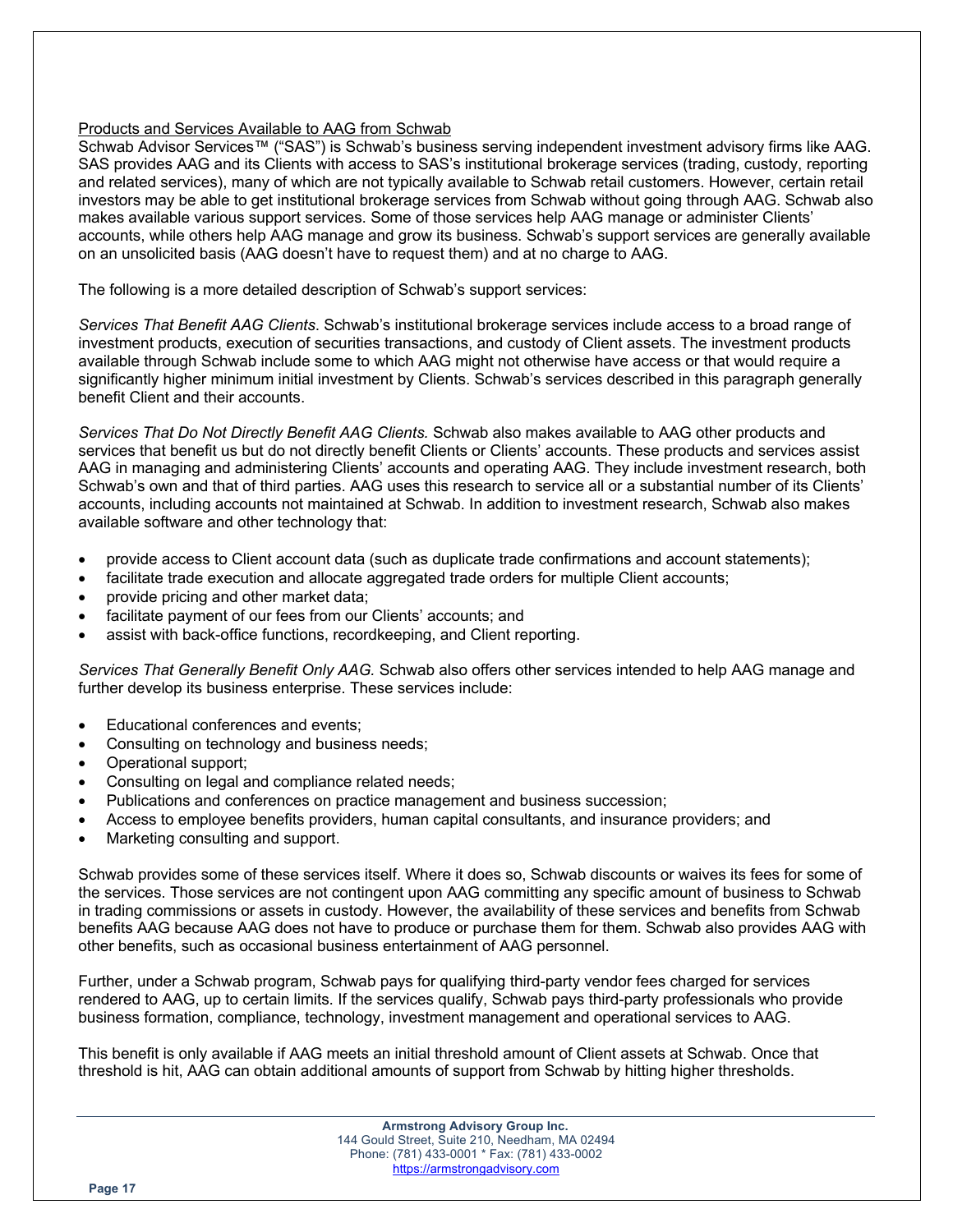If AAG Clients did not maintain their accounts at Schwab, AAG would be required to pay for those services from AAG's own resources. This presents a conflict of interest (please see "AAG's Interest in Schwab's services" below for more information).

#### AAG's Interest in Schwab's Services

The fact that AAG receives these services and benefits from Schwab is an incentive for AAG to enter into and maintain its clearing agreement with Schwab (and place Client assets at Schwab) rather than making such decisions based exclusively on Clients' interest in receiving the best value in custody services and the most favorable execution of Client transactions. **This is a conflict of interest.**

In addition to disclosing this conflict of interest to Clients, AAG has taken the following steps to mitigate the conflict:

- AAG advises Clients of the fact that they can choose another custodian but notes that AAG's ability to access other custodians is limited.
- AAG regularly reviews Client transactions to ensure best execution in line with market conditions.
- AAG regularly reviews the costs and fees associated with Client transactions and enters into discussions with Schwab to negotiate better pricing.

Despite the above-referenced conflicts, AAG believes that, taken in the aggregate, our recommendation of Schwab as custodian and broker is in the best interests of our clients. Our selection is primarily supported by the scope, quality, and price of Schwab's services (see "How AAG Selected Schwab") and not Schwab's services that benefit only AAG.

*Soft Dollars -* Soft dollars are revenue programs offered by broker-dealers/custodians whereby an advisor enters into an agreement to place security trades with a broker-dealer/custodian in exchange for research and other services. **AAG does not participate in soft dollar programs sponsored or offered by any brokerdealer/custodian. However, the Advisor receives certain economic benefits from the Custodian. Please see Item 12, above, and Item 14, below.**

*Brokerage Referrals -* AAG does not receive any compensation from any third party in connection with the recommendation for establishing an account.

*Directed Brokerage -* All Clients are serviced on a "directed brokerage basis", where AAG will place trades within the established account[s] at the Custodian designated by the Client. Further, all Client accounts are traded within their respective account[s]. The Advisor will not engage in any principal transactions (i.e., trade of any security from or to the Advisor's own account) or cross transactions with other Client accounts (i.e., purchase of a security into one Client account from another Client's account[s]). AAG will not be obligated to select competitive bids on securities transactions and does not have an obligation to seek the lowest available transaction costs. These costs are determined by the Custodian.

# **B. Aggregating and Allocating Trades**

The primary objective in placing orders for the purchase and sale of securities for Client accounts is to obtain the most favorable net results taking into account such factors as 1) price, 2) size of the order, 3) difficulty of execution, 4) confidentiality and 5) skill required of the Custodian. AAG will execute its transactions through the Custodian as authorized by the Client. AAG may aggregate orders in a block trade or trades when securities are purchased or sold through the Custodian for multiple (discretionary) accounts in the same trading day. If a block trade cannot be executed in full at the same price or time, the securities actually purchased or sold by the close of each business day must be allocated in a manner that is consistent with the initial pre-allocation or other written statement. This must be done in a way that does not consistently advantage or disadvantage any particular Client's accounts.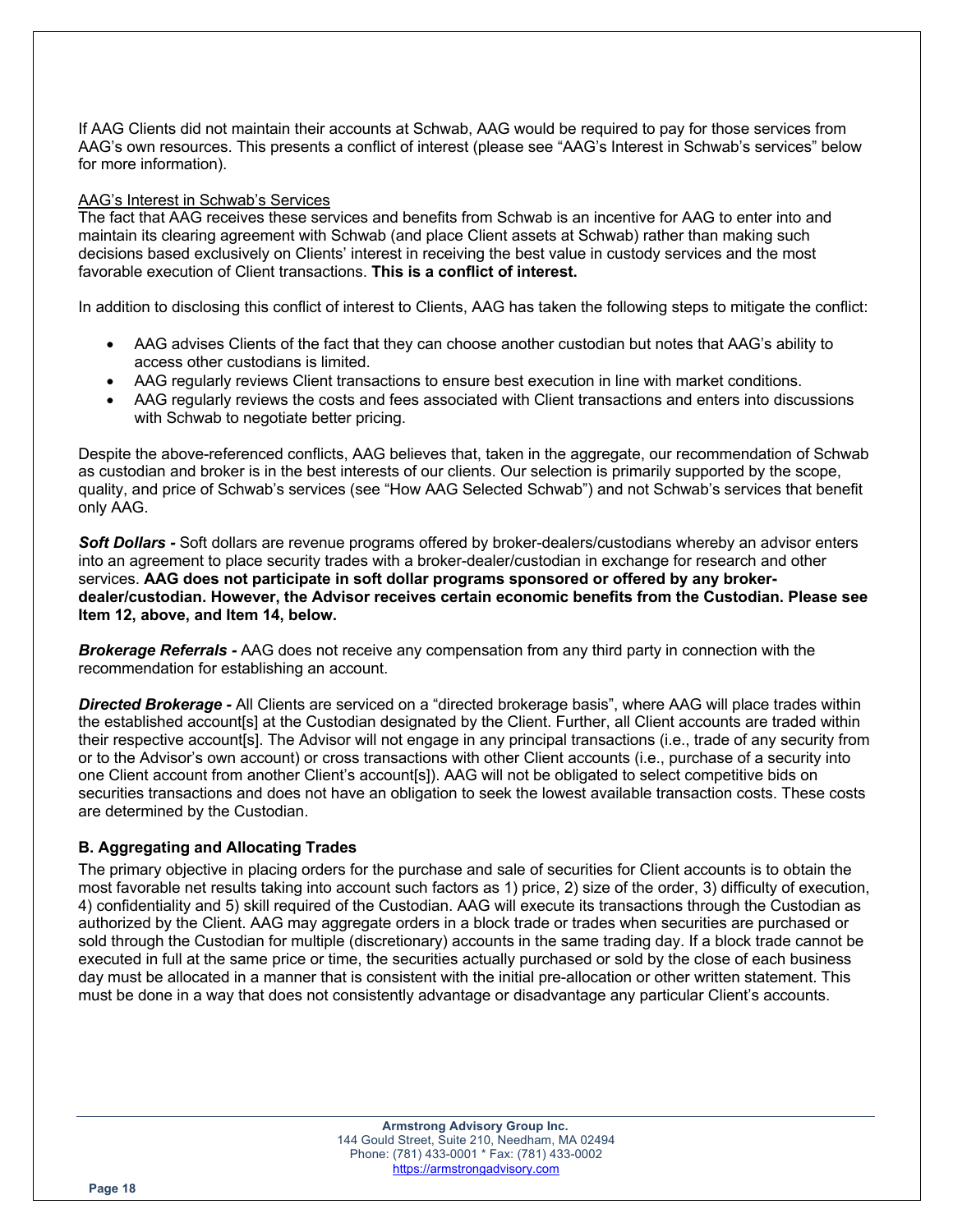## **Item 13 – Review of Accounts**

## **A. Frequency of Reviews**

Securities in Client accounts are monitored on a regular and continuous basis by AAG's IARs and periodically by the firm's CCO. Formal reviews are generally conducted at least annually or more frequently depending on the needs of the Client.

## **B. Causes for Reviews**

In addition to the investment monitoring noted in Item 13.A., each Client account shall be reviewed at least annually. Reviews may be conducted more frequently at the Client's request. Accounts may be reviewed as a result of major changes in economic conditions, known changes in the Client's financial situation, and/or large deposits or withdrawals in the Client's account[s]. The Client is encouraged to notify AAG if changes occur in the Client's personal financial situation that might adversely affect the Client's investment plan. Additional reviews may be triggered by material market, economic or political events.

## **C. Review Reports**

The Client will receive brokerage statements no less than quarterly from the Custodian. These brokerage statements are sent directly from the Custodian to the Client. The Client may also establish electronic access to the Custodian's website so that the Client may view these reports and their account activity. Client brokerage statements will include all positions, transactions and fees relating to the Client's account[s]. The Advisor may also provide Clients with periodic reports regarding their holdings, allocations, and performance.

## **Item 14 – Client Referrals and Other Compensation**

## **A. Compensation Received by AAG**

Schwab is the only broker-dealer with which AAG has a custodial or clearing agreement. AAG receives an economic benefit from Schwab in the form of the support products and services it makes available to AAG. In addition, Schwab has also agreed to pay for certain products and services for which AAG would otherwise have to pay once the value of AAG Client assets in accounts at Schwab reaches a certain size. Clients do not pay more for assets maintained at Schwab as a result of these arrangements. However, AAG benefits from the arrangement because the cost of these services would otherwise be borne directly by AAG. Clients should consider these conflicts of interest when deciding whether to agree to place their assets at Schwab. The products and services provided by Schwab, how they benefit us, and the related conflicts of interest are described above (see Item 12 – Brokerage Practices).

## **B. Client Referrals from Solicitors**

AAG does not engage paid solicitors for Client referrals.

#### **C. Non-Advisory Professionals**

AAG may refer Clients to various unaffiliated, non-advisory professionals (*e.g.*, attorneys, accountants, estate planners) to provide certain financial services necessary to meet the goals of its Clients. AAG does not receive any compensation, directly or indirectly, in connection with those referrals. Likewise, AAG may receive referrals of new Clients from various third-parties. AAG does not provide any compensation, directly or indirectly, to those third-parties.

## **D. Cushing & Dolan, P.C. Law Firm**

Cushing & Dolan, P.C. ("C&D") and AAG are not affiliated and do not share any ownership. However, C&D and AAG share marketing campaigns, including the Legal Exchange, an informational radio show and related website www.legalexchangeshow.com on which C&D attorneys discuss trust and estate legal issues. In connection with the Legal Exchange radio show, AAG and C&D have entered into a services agreement through which AAG employees provide logistical, copy editing, marketing, website data intake and telephone call intake support services to C&D (the "Support Services"). Among other things, AAG employees provide copy edit services for various guides created by C&D attorneys, which are offered to listeners and other callers on the show and on the Legal Exchange website. AAG employees also assist those individuals who wish to have a consultation with a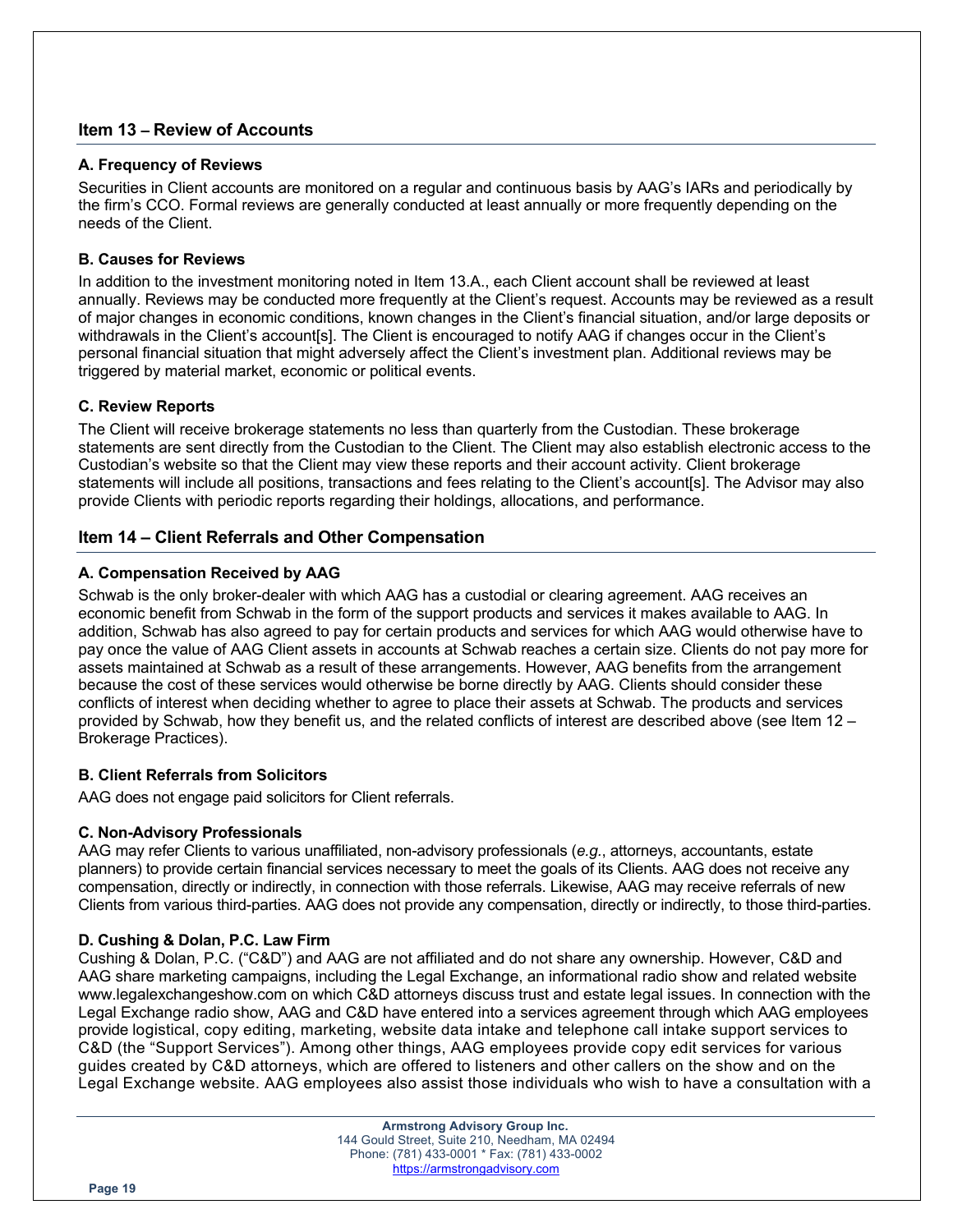C&D attorney in setting up an appointment. In return, C&D pays AAG a monthly services fee for the Support Services and any incidental expenses (*e.g.*, vendor charges).

None of the Support Services provided by AAG employees to C&D relate in any way to AAG's investment advisory or financial planning business. However, while assisting individuals in scheduling appointments with C&D, AAG employees may and will attempt to introduce AAG as an investment advisory entity and simultaneously offer and schedule an appointment with an AAG investment professional. During such calls, AAG employees are prohibited from discussing investments or providing any investment or account related advice or recommendations. The caller's ability to schedule an appointment with C&D is not dependent on the caller's willingness to schedule an appointment with an AAG representative.

C&D does not provide any referrals to AAG arising out of the Legal Exchange or services agreement relationship. Nor does C&D, through the Legal Exchange or any other co-branded content or materials, endorse, support, approve of AAG's or AAG's representatives' advisory services, or solicit potential customers for AAG or its representatives.

AAG and C&D have also entered into a sublease agreement whereby AAG subleases certain office spaces to C&D. C&D uses those spaces to have meetings with C&D clients and to otherwise conduct its legal services business. Under the sublease agreement, AAG receives monthly payments from C&D.

No activities pursuant to the sublease agreement or services agreement are dependent in any way on lead generation activities, client conversion, or success. And, apart from those agreements, neither AAG nor C&D provides any compensation, directly or indirectly, to the other party. For example, AAG does not provide any discounts, bonuses, flat fees, trailing fees, a percentage of advisory fees, in kind service exchanges, or other form of compensation to C&D in connection (whether directly or indirectly) with any client referrals. In no instance does either party pay the other party any compensation, directly or indirectly, in connection with any advertising of any kind. Further, to the extent that a C&D attorney or employee becomes an advisory client of AAG, that client would not receive any preferential treatment, discounts, or other benefits based on any relationship between C&D or its personnel, on the one hand, and AAG or its personnel, on the other hand.

#### **E. Money Matters Radio, Inc.**

Money Matters Radio, Inc. ("MMR") is a for-profit radio and social media company that produces and owns the radio show, the Financial Exchange. MMR purchases airtime from various radio station owners and resells that time to advertisers who pay MMR. MMR and AAG are not affiliated and do not share any common ownership or management. MMR is, however, physically located on AAG's premises and broadcasts the Financial Exchange from that location. AAG hosts the show and pays MMR for the airtime and various production, copy editing, marketing, talent procurement, and support services provided by MMR.

AAG employees appear on the Financial Exchange show to talk about general financial market and economic conditions and to interview guests (*e.g.*, economists and other market commentators). Neither AAG nor any AAG representative provides any investment advice on the show, it is purely informational and not tailored to any individual financial situation. In addition, neither AAG nor any AAG representative discusses AAG's or any AAG representative's performance or any hypothetical performance on the show.

No MMR employees make any statements endorsing or otherwise indicating support, approval, or recommendation of AAG's or any AAG representative's investment advisory services. No MMR employee or representative solicits or refers any potential client to AAG or any AAG representative. And nothing on the show should be construed as such.

In addition to the radio relationship, AAG subleases the studio space for the Financial Exchange show (and MMR's other operations) to MMR. MMR pays AAG rent under that sublease. Apart from that rent, and the services and airtime fees paid in connection with the show, AAG does not compensate MMR, directly or indirectly, for anything.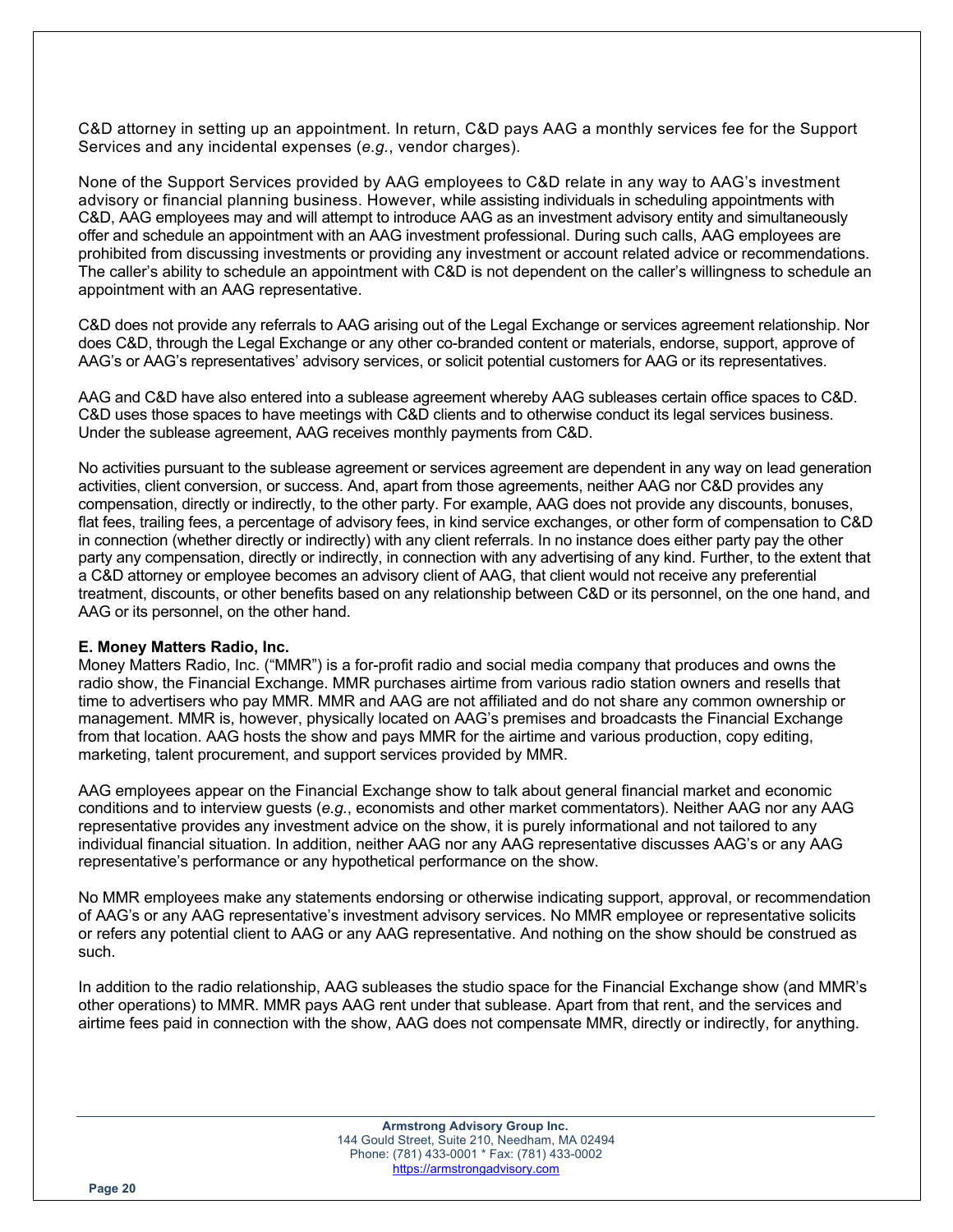## **Item 15 – Custody**

AAG does not accept or maintain custody of any Client accounts, except for the authorized deduction of the Advisor's fees. All Clients must place their assets with a "qualified custodian". Clients are required to engage the Custodian to retain their funds and securities and direct AAG to utilize that Custodian for the Client's security transactions. Clients should review statements provided by the Custodian and compare to any reports provided by AAG to ensure accuracy, as the Custodian does not perform this review. For more information about custodians and brokerage practices, see Item 12 – Brokerage Practices.

If the Client gives the Advisor authority to move money from one account to another account, the Advisor may have custody of those assets. In order to avoid additional regulatory requirements, the Custodian and the Advisor have adopted safeguards to ensure that the money movements are completed in accordance with the Client's instructions.

## **Item 16 – Investment Discretion**

AAG typically has discretion over the selection and amount of securities to be bought or sold in Client accounts without obtaining prior consent or approval from the Client. However, these purchases or sales may be subject to specified investment objectives, guidelines, or limitations previously set forth by the Client and agreed to by AAG. Discretionary authority will only be authorized upon full disclosure to the Client. The granting of such authority will be evidenced by the Client's execution of an investment advisory agreement containing all applicable limitations to such authority. All discretionary trades made by AAG will be in accordance with each Client's investment objectives and goals.

In some cases, AAG does not have discretion over the Client's account, referred to as a non-discretionary account. For such accounts, AGG may recommend certain securities for purchase or sale but the ultimate decision whether to enter into the transaction is made by the Client. The terms and scope of the non-discretionary or discretionary services for each Client are set forth in the Client's investment advisory agreement with AAG.

## **Item 17 – Voting Client Securities**

AAG does not accept proxy-voting responsibility for any Client. Clients will receive proxy statements directly from the Custodian. The Advisor will assist in answering questions relating to proxies, however, the Client retains the sole responsibility for proxy decisions and voting.

## **Item 18 – Financial Information**

Neither AAG, nor its management, have any adverse financial situations that would reasonably impair the ability of AAG to meet all obligations to its Clients. Neither AAG, nor any of its IARs, have been subject to a bankruptcy or financial compromise. AAG is not required to deliver a balance sheet along with this Disclosure Brochure as the Advisor does not collect advance fees of \$1,200 or more for services to be performed six months or more in the future.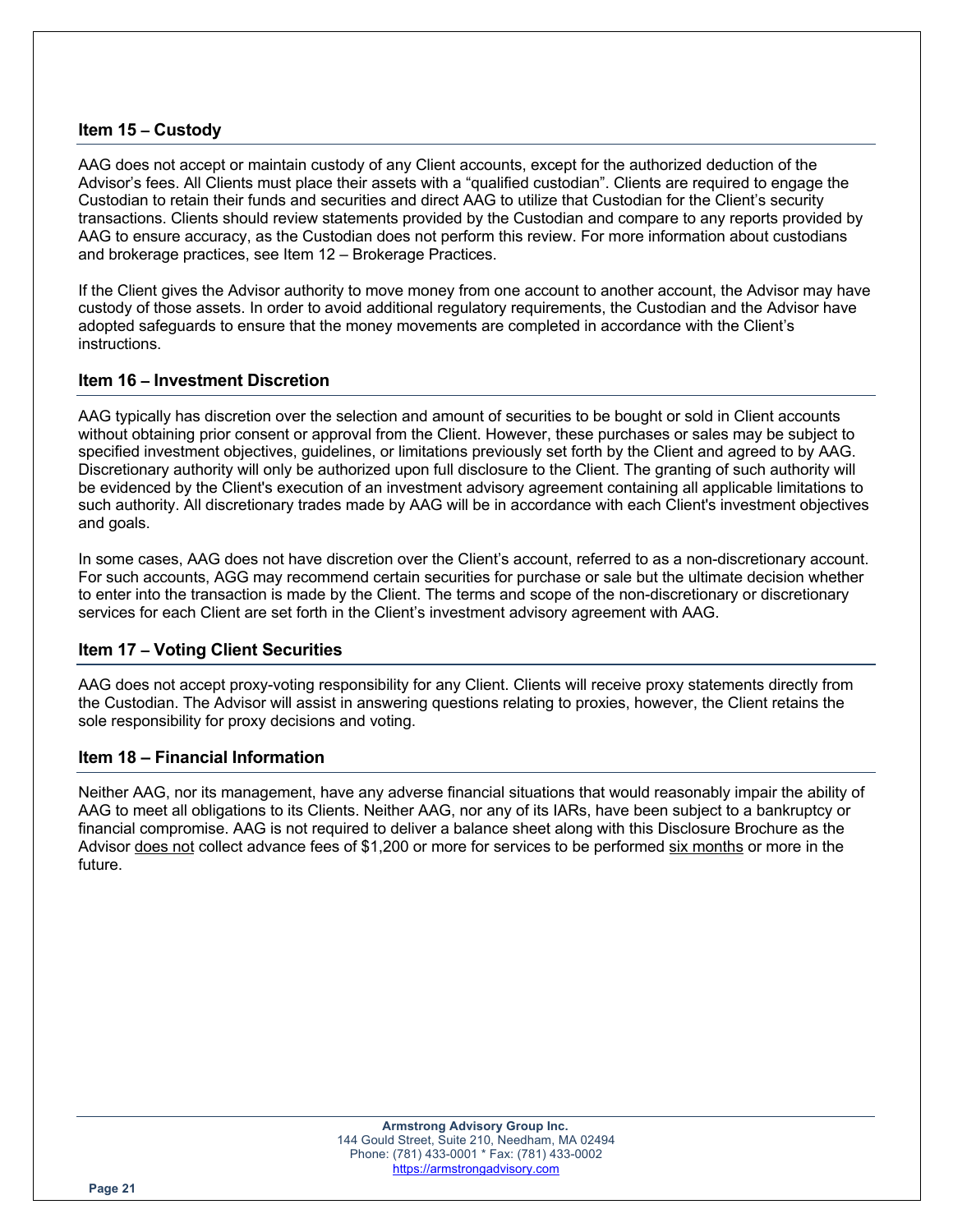

# **Armstrong Advisory Group Inc.**

# **Form ADV Part 2A – Appendix 1 ("Wrap Fee Program Brochure")**

**Effective: May 26, 2022**

This Form ADV2A - Appendix 1 ("Wrap Fee Program Brochure") provides information about the qualifications and business practices for Armstrong Advisory Group Inc. ("AAG" or the "Advisor") services when offering services pursuant to a wrap program. This Wrap Fee Program Brochure shall always be accompanied by the AAG Disclosure Brochure, which provides complete details on the business practices of the Advisor. If you did not receive the complete AAG Disclosure Brochure or you have any questions about the contents of this Wrap Fee Program Brochure or the AAG Disclosure Brochure, please contact us at (781) 433-0001 or by email at contact@armstrongadvisory.com.

AAG is a registered investment advisor with the U.S. Securities and Exchange Commission ("SEC"). The information in this Wrap Fee Program Brochure has not been approved or verified by the SEC or by any state securities authority. Registration of an investment advisor does not imply any specific level of skill or training. This Wrap Fee Program Brochure provides information about AAG to assist you in determining whether to retain the Advisor.

Additional information about AAG and its investment advisor representatives ("IARs") are available on the SEC's website at www.adviserinfo.sec.gov by searching for our firm name or by our CRD# 318662.

> **Armstrong Advisory Group Inc.** 144 Gould Street, Suite 210, Needham, MA 02494 Phone: (781) 433-0001 \* Fax: (781) 433-0002 https://armstrongadvisory.com

**Page 22**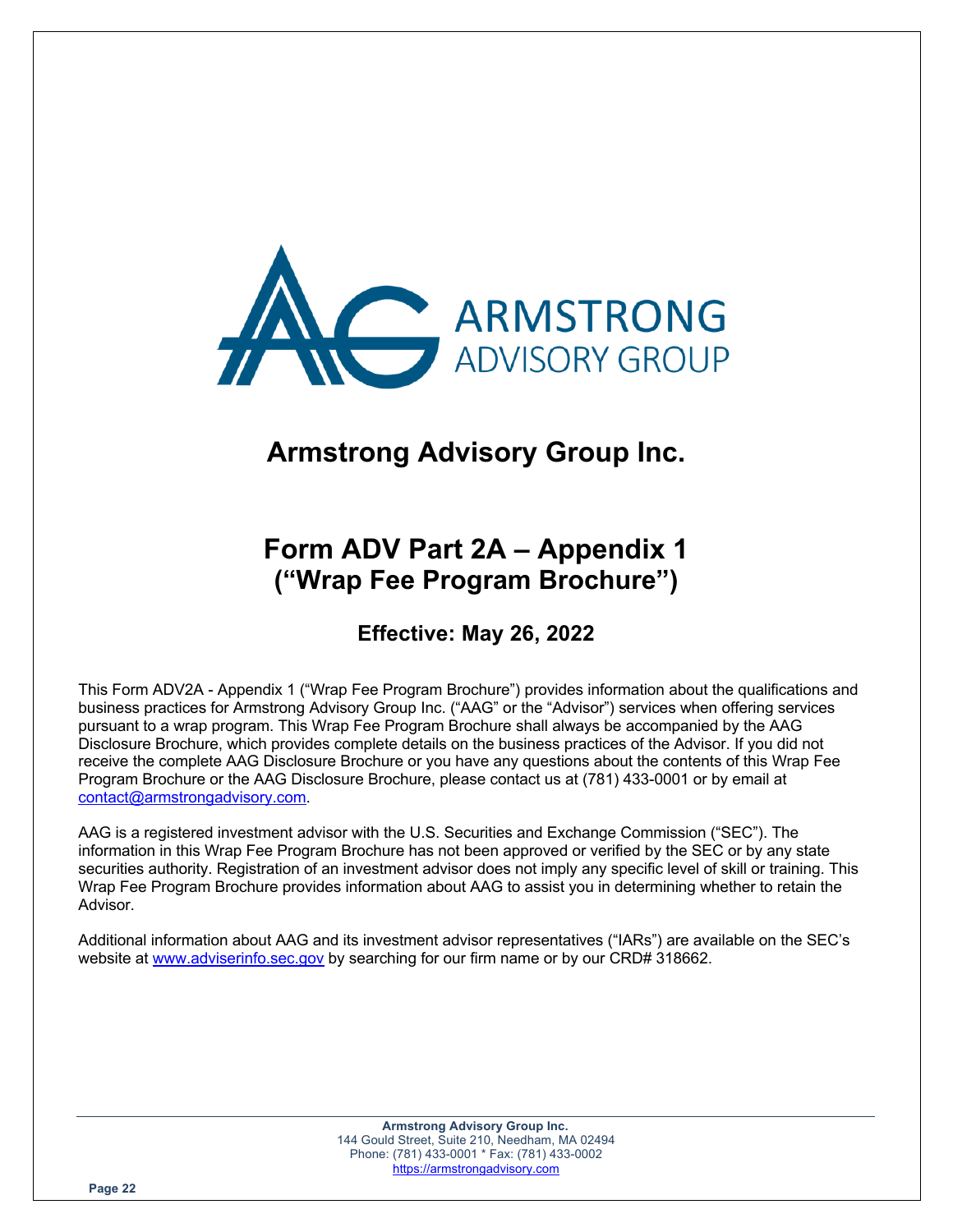# **Item 2 – Material Changes**

Form ADV 2A - Appendix 1 provides information about a variety of topics relating to an Advisor's business practices and conflicts of interest. In particular, this Wrap Fee Program Brochure discusses Wrap Fee Programs offered by the Advisor.

#### Material Changes

AAG is a newly formed registered investment advisor. This is the initial filing of the Wrap Fee Program Brochure.

## Future Changes

From time to time, we may amend this Wrap Fee Program Brochure to reflect changes in our business practices, changes in regulations and routine annual updates as required by the securities regulators. This complete Wrap Fee Program Brochure (along with the complete AAG Disclosure Brochure) or a Summary of Material Changes shall be provided to each Client annually and if a material change occurs in the business practices of AAG.

At any time, you may view this Wrap Fee Program Brochure and the current Disclosure Brochure on-line at the SEC's Investment Adviser Public Disclosure website at www.adviserinfo.sec.gov by searching for our firm name or by our CRD# 318662. You may also request a copy of this Disclosure Brochure at any time, by contacting us at (781) 433-0001 or by email at contact@armstrongadvisory.com.

## **Item 3 – Table of Contents**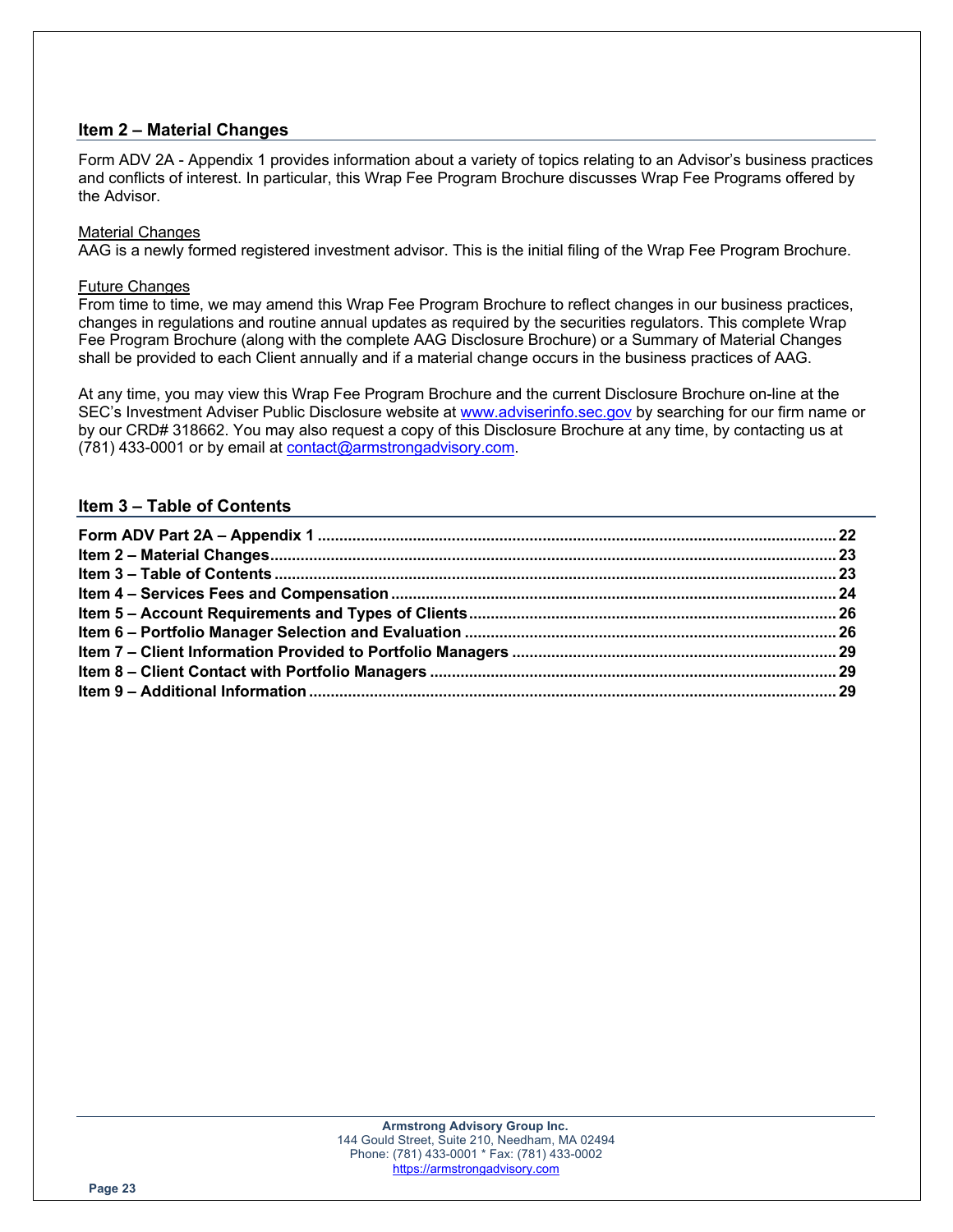## **Item 4 – Services Fees and Compensation**

#### **A. Services**

Armstrong Advisory Group Inc. ("AAG" or the "Advisor") provides customized wealth management services for its Clients. This Wrap Fee Program Brochure is provided as a supplement to the AAG Disclosure Brochure (Form ADV 2A). This Wrap Fee Program Brochure is provided along with the complete Disclosure Brochure to provide full details of the business practices and fees when selecting AAG as your investment advisor.

As part of the wealth management fees noted in Item 5 of the Disclosure Brochure, AAG includes normal securities transaction fees as part of the overall wealth management fee. Securities regulations often refer to this combined fee structure as a "Wrap Fee Program". The Advisor sponsors the AAG Wrap Fee Program.

The sole purpose of this Wrap Fee Program Brochure is to provide additional disclosure relating the combination of securities transaction fees into the single "bundled" wealth management fee and to set forth those fees and charges that are not covered by the bundled fee. This Wrap Fee Program Brochure references back to the AAG Disclosure Brochure in which this Wrap Fee Program Brochure serves as an Appendix. **Please see Item 4 – Advisory Services of the Disclosure Brochure for details on AAG's investment philosophy and related services.**

## **B. Program Costs**

Advisory services provided by AAG are offered in a wrap fee structure whereby normal securities transaction costs are included in the overall wealth management fee paid to AAG. This means that the principal cost to a Client in a Wrap Fee Program is the bundled wealth management fee. While the cost of the Wrap Fee Program varies depending on services to be provided to each Client, once a Client chooses the Wrap Fee Program, the Client is not charged more if there is higher trading activity in the Client's account. However, because the Advisor and IAR absorb the trading costs associated with a Wrap Account, the Advisor and the IAR make more money in an account if there is less trading and make less money that same account if there is frequent trading. Accordingly, a Wrap Fee structure has a potential conflict of interest as the Advisor and IAR may have an incentive to limit the number of trades placed in the Client's account.

In addition, participation in the Wrap Fee Program may cost the Client more or less than purchasing the services provided in the Program separately. Comparable services may be available at lower aggregate costs on an "unbundled" basis outside of the Wrap Fee Program or through other firms. Factors that bear upon the relative cost of the Wrap Fee Program include:

- The cost of the services if provided and charged for separately;
- The Fee rate charged to the client in the Wrap Fee Program;
- The trading activity in the client's account; and
- The quality and value of the services provided.

For example, the appropriate strategy for some Clients is a "buy-and-hold" investment strategy that generally seeks investments intended to be held on a long-term basis. Accounts invested in such a strategy will typically experience less trading activity and lower turnover than accounts invested in a shorter-term strategy. Therefore, because the client pays the full wrap fee regardless of the low number of transactions in the account, such an account increases the likelihood that the client would pay less for the services provided in the particular program (including brokerage services) on a separate, "unbundled" basis than on that program's "wrap-fee" basis, other things being equal.

In addition to disclosing these potential conflicts of interest to AAG's Clients, AAG has taken the following steps, among others, to mitigate them: the CCO or CCO's delegate runs "high cash" and other reports designed to identify high cash positions held over time and discusses appropriateness of such positions with the relevant IAR.

**Please see Item 5 – Fees and Compensation of the Disclosure Brochure for complete details on fees. Please speak with your AAG representative if you have any questions about fees or anything else relating to your relationship with Advisor.**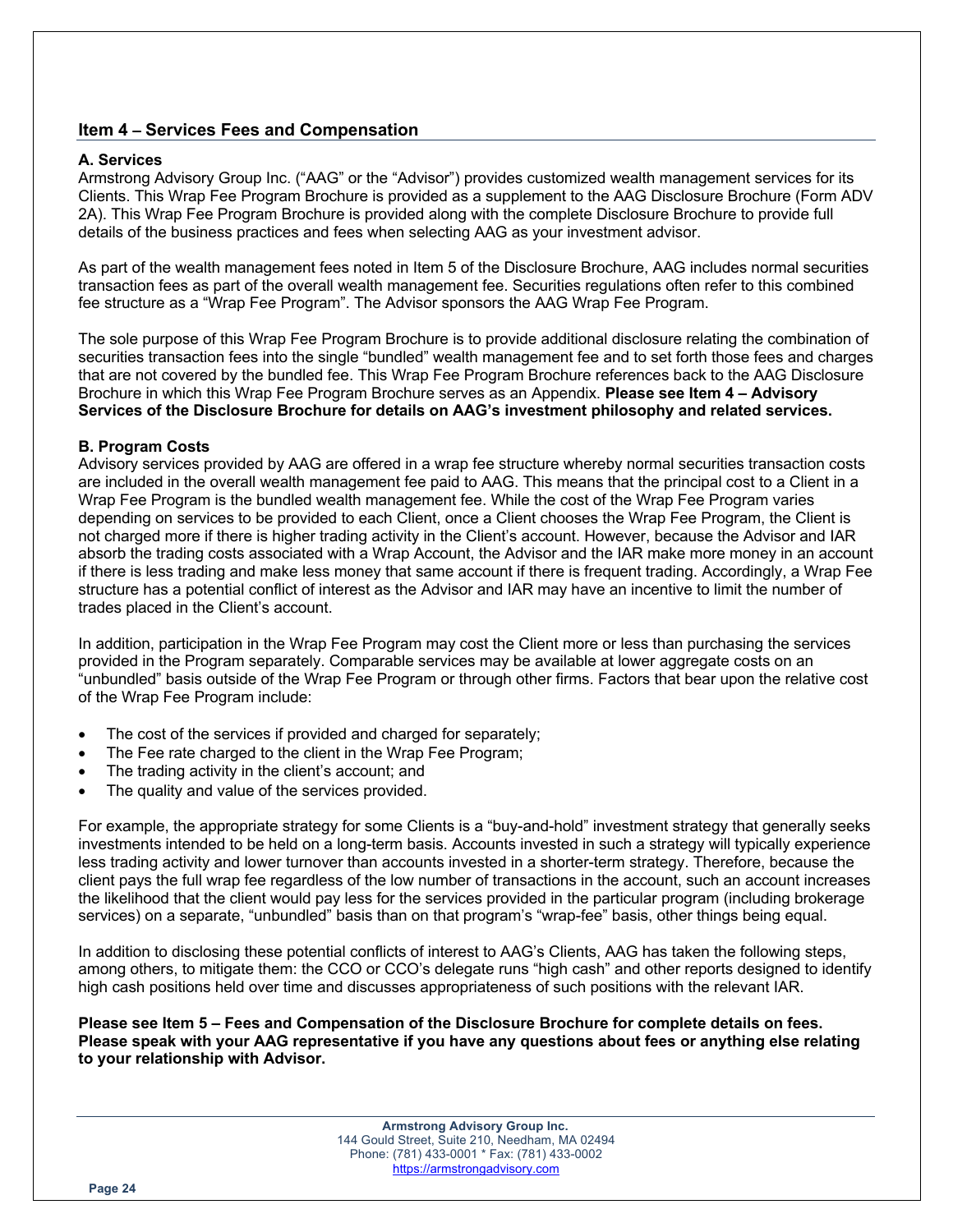## **C. Fees**

The Client will pay the Advisor a monthly investment management fee ("Management Fee"), payable in arrears of each month. Fees are based on the average daily market value of assets under management during the month. The Advisor applies the following incremental tiered fee schedule:

| <b>Assets Under Management (\$)</b> | Annual Rate (%) |
|-------------------------------------|-----------------|
| Up to \$999,999                     | 1.25%           |
| \$1,000,000 to \$3,499,999          | $1.00\%$        |
| \$3,500,000 to \$4,999,999          | 0.75%           |
| Over \$5,000,000                    | 0.50%           |

The Management Fee in the first month of the Agreement shall be prorated from the effective date of this Agreement to the end of the first month. Management Fees are calculated based on the security valuations as provided by the Client's designated Custodian. The Advisor may, in its sole discretion, exclude certain assets or positions when calculating advisory fees. The Advisor has no obligation to do so.

Further, the Advisor may, in its sole discretion, take into consideration the aggregate assets under management with the Advisor to determine the fee breakpoints above. Fee breakpoints will be determined in the Agreements with the Client or otherwise in writing. Aggregate assets under management includes assets of the Client's household (including, but not limited to spouses and dependent children) and accounts over which the Client has authority (*i.e.*, Limited Power of Attorney, Trustee) as well as grantor trust assets funded by a Client where the Client is not a Trustee.

Advisor shall send an invoice to the Custodian indicating the amount of the fees to be deducted from the Client's Account. Management Fees will be automatically deducted from the Client's Account by the Custodian. The Clients will receive statements from the Custodian no less frequently than quarterly, which will reflect deductions of the Management Fee.

The Management Fee is usually paid from any cash available in the Account; however, Advisor may sell securities for the payment of fees under this Agreement, which will have tax consequences, and may result in the imposition of redemption fees on mutual funds.

Although Advisor has a high degree of confidence in its fee calculation and invoicing process, Advisor is required by the SEC to inform Client that it is Client's responsibility to verify the accuracy of the fee calculation and the Custodian will not determine whether the fee is properly calculated. Client will verify all statements relating to Client's Account and will acknowledge the correctness of any statements of Account upon request, whether of cash or of property, in the Account of the Client, as well as all notices, confirmations and reports with respect to any transactions or action for, or purporting to be for, the Account of the Client. The Client shall immediately notify Advisor of any discrepancy in such reports.

In addition, all fees paid to AAG for wealth management services or part of the Wrap Fee Program are separate and distinct from the expenses charged by mutual funds and exchange-traded funds to their shareholders, if applicable. These fees and expenses are described in each fund's prospectus. These fees and expenses will generally be used to pay management fees for the funds, other fund expenses, account administration (e.g., custody, brokerage and account reporting), and a possible distribution fee. The Client may also incur other costs assessed by the Custodian or other parties for account related activity fees, such as wire transfer fees, fees for trades executed away from the Custodian and other fees. The Advisor does not control nor share in these fees. The Client should review both the fees charged by the fund[s] and the fees charged by AAG to fully understand the total fees to be paid. Please see Item 5.C. – Other Fees and Expenses in the Disclosure Brochure (included with this Wrap Fee Program Brochure).

## **D. Compensation**

AAG is the sponsor and portfolio manager of this Wrap Fee Program. AAG receives wealth management fees paid by Clients for participating in the Wrap Fee Program and pays the Custodian for the costs associated with the normal trading activity in the Client's account.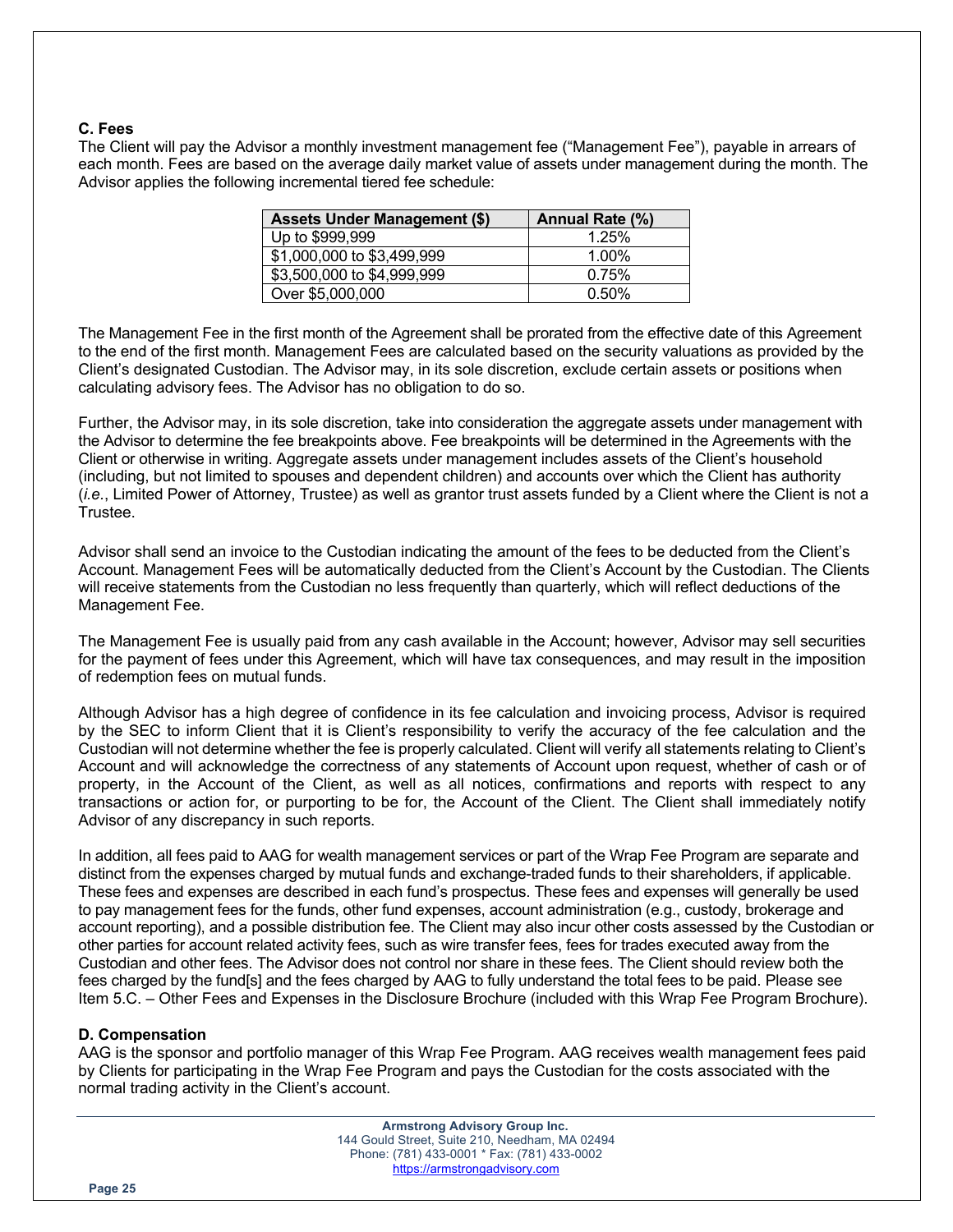# **Item 5 – Account Requirements and Types of Clients**

AAG offers wealth management services to individuals, high net worth individuals, trusts, estates, charitable organizations, and small businesses. AAG generally requires a minimum relationship size of \$400,000, which may be reduced at the sole discretion of the Advisor. Please see Item 7 – Types of Clients in the Disclosure Brochure for additional information.

## **Item 6 – Portfolio Manager Selection and Evaluation**

#### **Portfolio Manager Selection**

AAG serves as sponsor and as portfolio manager for the services under this Wrap Fee Program.

## **Related Persons**

AAG personnel serve as portfolio managers for this Wrap Fee Program. AAG does not serve as a portfolio manager for any third-party wrap fee programs.

## **Performance-Based Fees**

AAG does not charge performance-based fees for its wealth management services. The fees charged by AAG are as described in Item 5 above and are not based upon the capital appreciation of the funds or securities held by any Client. AAG does not manage any proprietary investment funds or limited partnerships (for example, a mutual fund or a hedge fund) and has no financial incentive to recommend any particular investment options to its Clients.

## **Supervised Persons**

AAG's IARs serve as portfolio managers for all accounts, including the services described in this Wrap Fee Program Brochure. Details of the advisory services provided are included in Item 4.A. of the Disclosure Brochure.

## **Methods of Analysis**

Please see Item 8 of the Disclosure Brochure (included with this Wrap Fee Program Brochure) for details on the research and analysis methods employed by the Advisor.

## **Risk of Loss**

The risks associated with a particular strategy are provided to each Client in advance of investing Client accounts. The Advisor will work with each Client to determine their tolerance for risk as part of the portfolio construction process. Following are some of the risks associated with the Advisor's investment strategies:

#### Market Risks

The value of a Client's holdings may fluctuate in response to events specific to companies or markets, as well as economic, political, or social events in the U.S. and abroad. This risk is linked to the performance of the overall financial markets.

#### ETF Risks

The performance of ETFs is subject to market risk, including the possible loss of principal. The price of the ETFs will fluctuate with the price of the underlying securities that make up the funds. In addition, ETFs have a trading risk based on the loss of cost efficiency if the ETFs are traded actively and a liquidity risk if the ETFs has a large bidask spread and low trading volume. The price of an ETF fluctuates based upon the market movements and may dissociate from the index being tracked by the ETF or the price of the underlying investments. An ETF purchased or sold at one point in the day may have a different price than the same ETF purchased or sold a short time later.

#### Bond Risks

Bonds are subject to specific risks, including the following: (1) interest rate risks, i.e. the risk that bond prices will fall if interest rates rise, and vice versa, the risk depends on two things, the bond's time to maturity, and the coupon rate of the bond. (2) reinvestment risk, i.e. the risk that any profit gained must be reinvested at a lower rate than was previously being earned, (3) inflation risk, i.e. the risk that the cost of living and inflation increase at a rate that exceeds the income investment thereby decreasing the investor's rate of return, (4) credit default risk, i.e. the risk associated with purchasing a debt instrument which includes the possibility of the company defaulting on its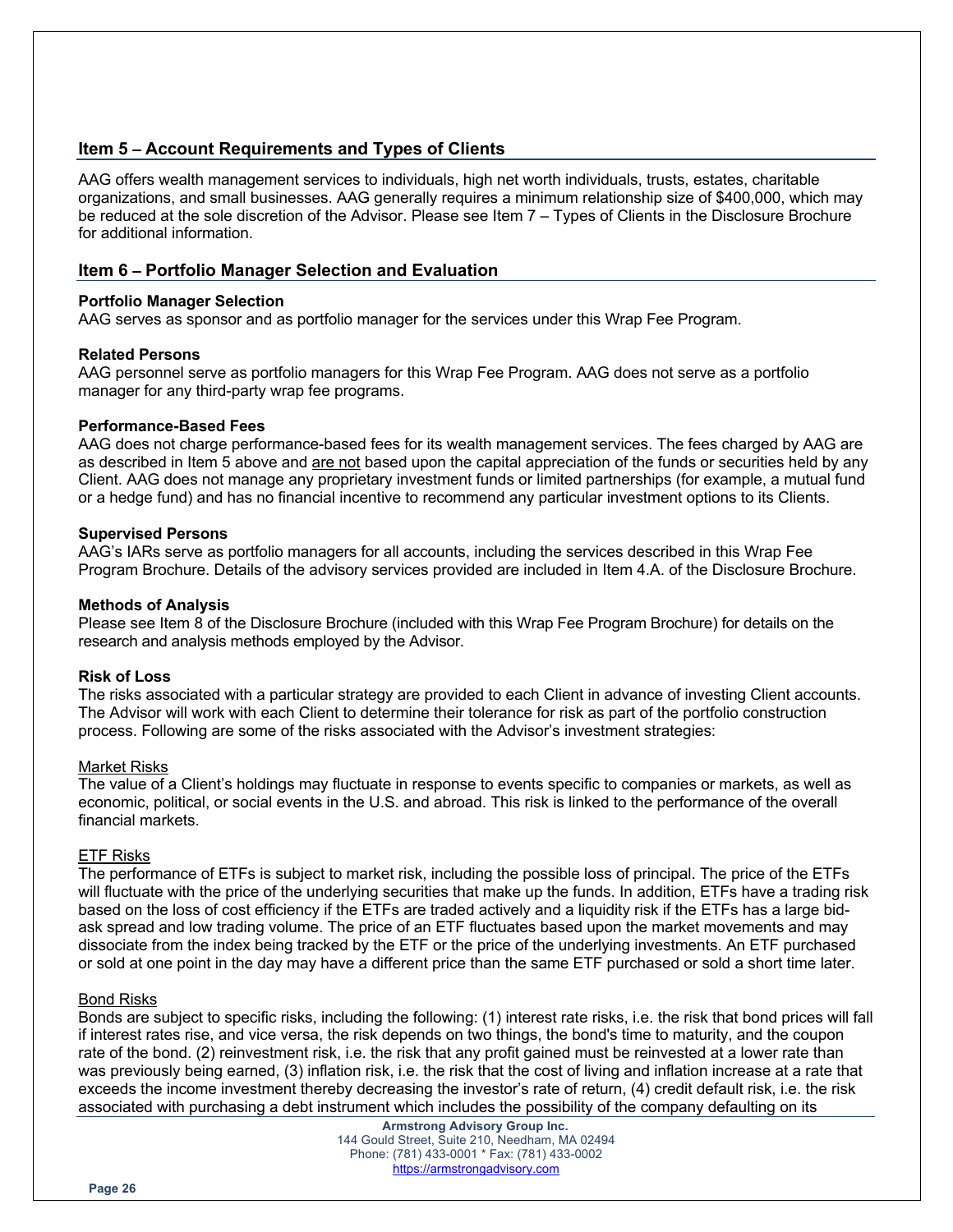repayment obligation, (5) rating downgrades, i.e. the risk associated with a rating agency's downgrade of the company's rating which impacts the investor's confidence in the company's ability to repay its debt and (6) Liquidity Risks, i.e. the risk that a bond may not be sold as quickly as there is no readily available market for the bond.

#### Mutual Fund Risks

The performance of mutual funds is subject to market risk, including the possible loss of principal. The price of the mutual funds will fluctuate with the value of the underlying securities that make up the funds. The price of a mutual fund is typically set daily therefore a mutual fund purchased at one point in the day will typically have the same price as a mutual fund purchased later that same day.

#### Options Contracts

Investments in options contracts have the risk of losing value in a relatively short period of time. Option contracts are leveraged instruments that allow the holder of a single contract to control many shares of an underlying stock. This leverage can compound gains or losses.

#### Margin Borrowings

The use of short-term margin borrowings is not part of the Advisor's investment process. The use of margin may result in certain additional risks to a Client. For example, if securities pledged to brokers to secure a Client's margin accounts decline in value, the Client could be subject to a "margin call", pursuant to which it must either deposit additional funds with the broker or be the subject of mandatory liquidation of the pledged securities to compensate for the decline in value.

#### Alternative Investments (Limited Partnerships)

The performance of alternative investments (limited partnerships) can be volatile and may have limited liquidity. An investor could lose all or a portion of their investment. Such investments often have concentrated positions and investments that may carry higher risks. Client should only have a portion of their assets in these investments.

#### Infectious Disease Risk

The outbreak of COVID-19, a novel coronavirus disease, has negatively affected economies, markets and individual companies throughout the world, including those in which AAG Clients invest. The effects of this pandemic to public health and business and market conditions, including exchange trading suspensions and closures may continue to have a significant negative impact on the performance of Client Accounts, increase account volatility, and negatively impact broad segments of businesses and populations. AAG's operations may be interrupted as a result, which may contribute to the negative impact on investment performance. In addition, governments, their regulatory agencies, or self-regulatory organizations may take actions in response to the pandemic that affect the instruments in which an account is invested. The full impact of the COVID-19 pandemic, or other future epidemics or pandemics, is currently unknown.

#### Regulatory Risk

Regulatory changes and restrictions imposed by regulators, self-regulatory organizations and exchanges vary from country to country and may affect the value of Client investments and their ability to pursue their investment strategies. Any such rules, regulations and other changes, and any uncertainty in respect of their implementation, may result in increased costs, reduced profit margins and reduced investment and trading opportunities, all of which would negatively impact performance.

#### Data and Information Risk

Although AAG obtains data and information from third party sources that it considers to be reliable, AAG does not warrant or guarantee the accuracy and/or completeness of any data or information provided by these sources. AAG does not make any express or implied warranties of any kind with respect to such data. AAG shall not have any liability for any errors or omissions in connection with any data provided by third party sources.

#### Cyber Security Risk

As the use of technology has become more prevalent in the course of business, AAG is susceptible to operational and financial risks associated with cyber security, including: theft, loss, misuse, improper release, corruption and destruction of, or unauthorized access to, confidential or highly restricted data relating to AAG and its Clients, and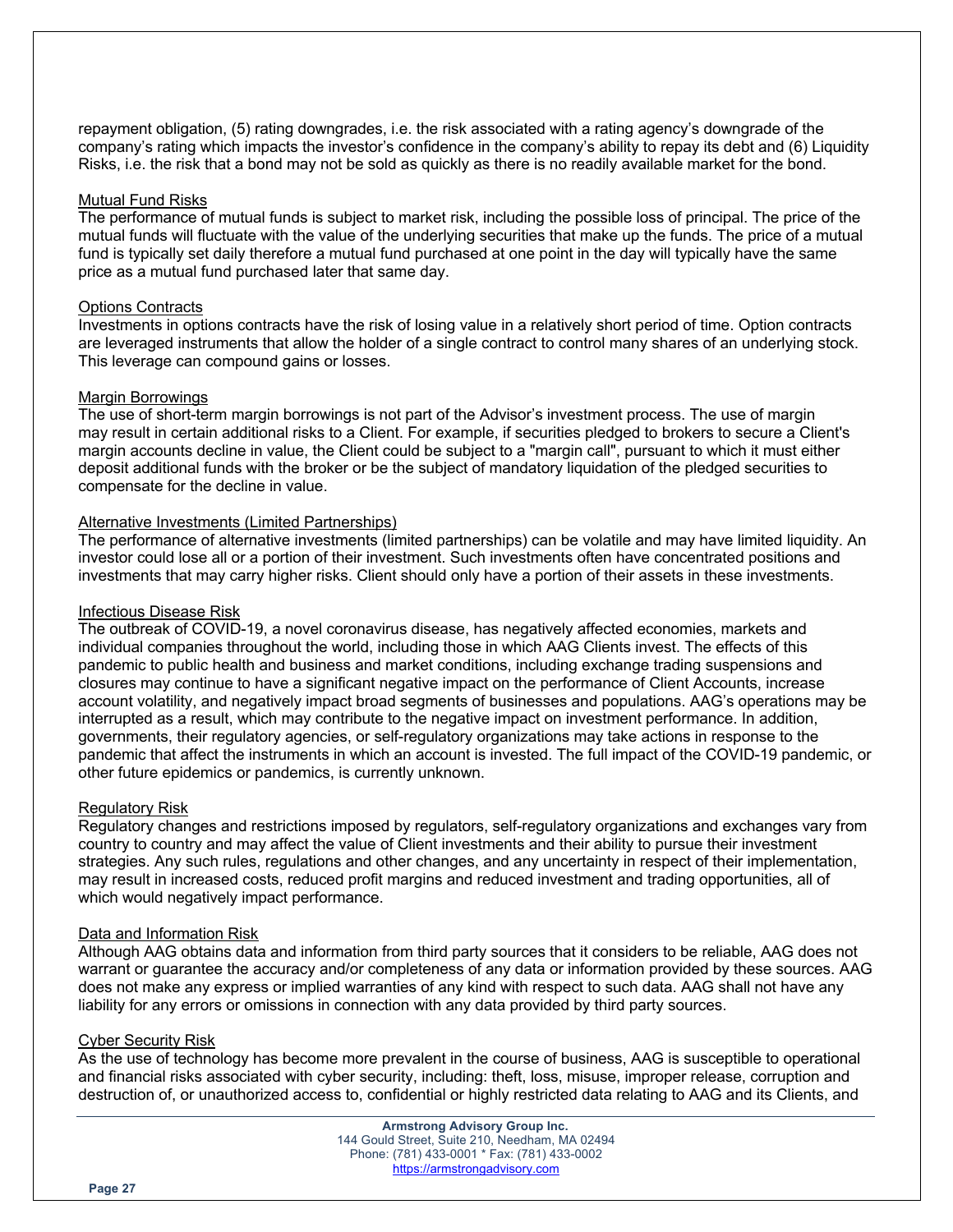compromises or failures to systems, networks, devices and applications relating to the operations of AAG and its service providers. Cyber security risks may result in financial losses to AAG and its Clients; the inability of AAG to transact business with its clients; delays or mistakes in materials provided to clients; the inability to process transactions with clients or other parties; violations of privacy and other laws; regulatory fines, penalties and reputational damage; and compliance and remediation costs, legal fees and other expenses. AAG's service providers (including any sub-advisors, administrator, transfer agent, and custodian or their agents), financial intermediaries, companies in which Client accounts and funds invest and parties with which AAG engages in portfolio or other transactions also may be adversely impacted by cyber security risks in their own businesses, which could result in losses to AAG or its Clients. While measures have been developed which are designed to reduce the risks associated with cyber security, there is no guarantee that those measures will be effective, particularly since AAG does not directly control the cyber security defenses or plans of its service providers, financial intermediaries and companies in which they invest or with which they do business.

## Risks That Apply Primarily to ESG Strategies

Environmental, Social, and Governance (ESG) investing may include additional risks. For example, ESG or sustainable investing strategies, including ESG mutual funds and ETFs (ESG Strategies) may limit the types and number of investment opportunities and, as a result, could underperform other strategies that do not have an ESG or sustainable focus. ESG Strategies may invest in securities or industry sectors that underperform the market as a whole or underperform other strategies screened for ESG standards. ESG Strategies can be more concentrated in particular industries or sectors that share common characteristics and are often subject to similar business risks and regulatory burdens. Because investing on the basis of sustainability/ESG criteria can involve qualitative and subjective analysis, there can be no assurance that the methodology utilized by, or determinations made by, an investment manager will align with the beliefs or values of the client.

ESG Strategies can follow different approaches to ESG investing. For example, some ESG Strategies select companies based on positive ESG characteristics while others may apply negative screens in order to exclude certain investments. Such investment strategies may also offer the ability to exclude particular sectors or industries from a portfolio. Restrictions and exclusions can affect the investment manager's ability to make investments or take advantage of opportunities that may be available to clients that do not choose similar restrictions and, as a result, investment performance could suffer. Issuer screening aims to screen companies (issuers) with revenue derived from the restricted category selected by the client, but it does not exclude all companies with any tie or revenue derived from such restricted category. Additionally, issuer screening is performed by a third party provider, such as MSCI or a third party investment manager, and AAG does not independently verify or guarantee the accuracy of it. Accordingly, it is possible for the client's portfolio to hold investments in companies that derive some revenue from a restricted category. Any faith-based restrictions will exclude multiple categories selected by a third party provider based generally on the values and norms of such groups; however, such restrictions may not completely represent or fully align with the client's values or religious beliefs.

ESG or sustainable investing is not a uniformly defined concept and scores or ratings may vary across data providers that use similar or different screens based on their process for identifying ESG issuers. The companies selected as demonstrating positive ESG characteristics may not be the same companies selected by other investment managers that use similar ESG screens or methodologies. In addition, companies selected might not exhibit positive or favorable ESG characteristics. ESG investing practices differ by asset class, country, region, and industry and are constantly evolving, and a company's ESG practices and AAG's assessment of such practices can change over time.

**Past performance is not a guarantee of future returns. Investing in securities and other investments involve a risk of loss (including the entire amount invested) that each Client should understand and be willing to bear. Clients are reminded to discuss these risks with the Advisor. Please see Item 8.B. – Risk of Loss in the Disclosure Brochure for details on investment risks.**

#### **Proxy Voting**

AAG does not accept proxy-voting responsibility for any Client. Clients will receive proxy statements directly from the Custodian. The Advisor will assist in answering questions relating to proxies, however, the Client retains the sole responsibility for proxy decisions and voting.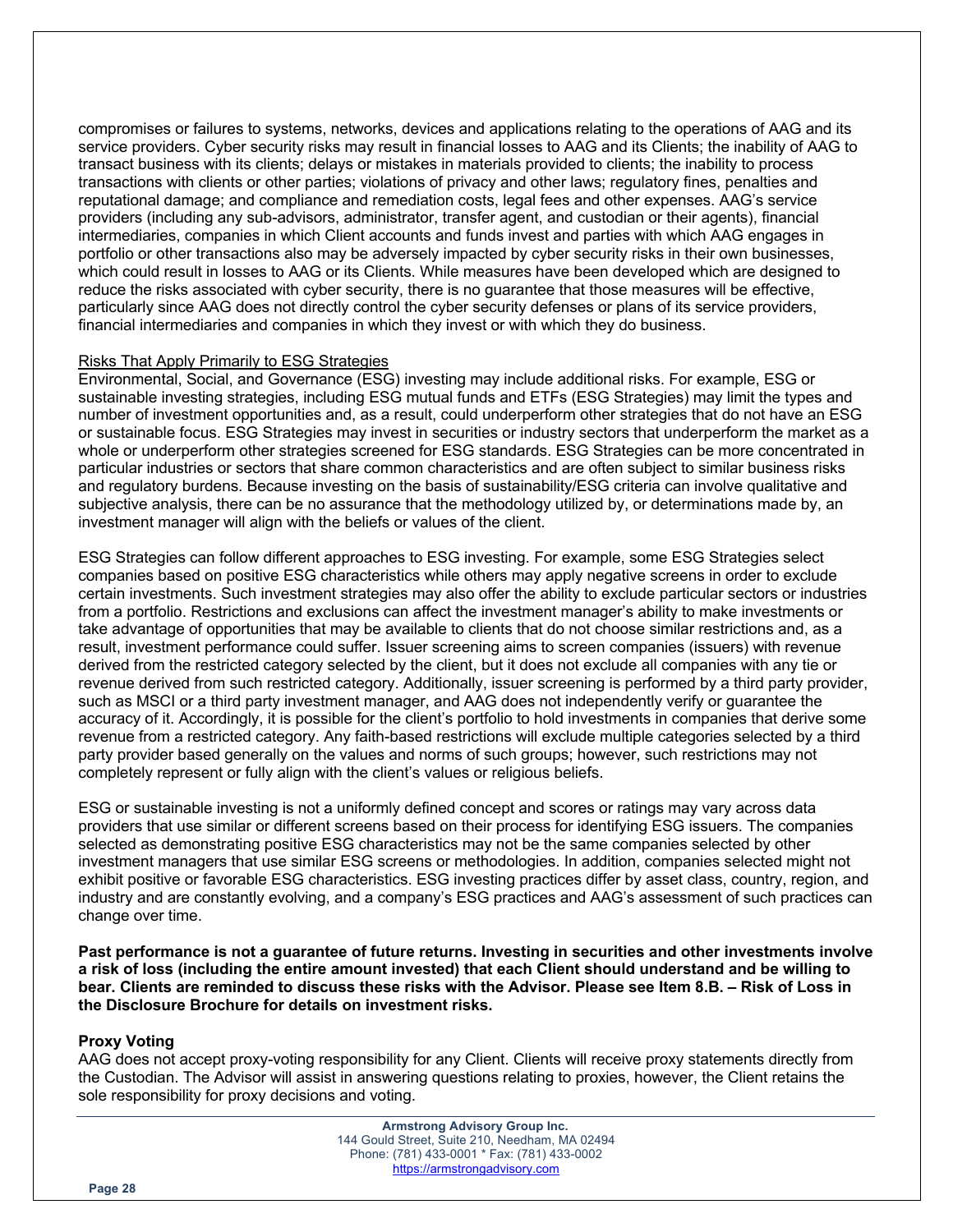# **Item 7 – Client Information Provided to Portfolio Managers**

AAG is the sponsor and sole portfolio manager for the Program. The Advisor does not share Client information with other portfolio managers because it is the sole portfolio manager for this Wrap Fee Program. Please also see the AAG Privacy Policy (included after this Wrap Fee Program Brochure).

## **Item 8 – Client Contact with Portfolio Managers**

AAG is a full-service investment management advisory firm. Clients always have direct access to the Portfolio Managers at AAG.

# **Item 9 – Additional Information**

## **A. Disciplinary Information and Other Financial Industry Activities and Affiliations**

**There are no legal, regulatory or disciplinary events involving AAG or its management persons.** AAG values the trust Clients place in the Advisor. The Advisor encourages Clients to perform the requisite due diligence on any advisor or service provider that the Client engages. The backgrounds of the Advisor or investment advisor representatives (IARs) are available on the Investment Adviser Public Disclosure website at www.adviserinfo.sec.gov by searching with the Advisor's firm name or CRD# 318662.

Please see Item 9 of the AAG Disclosure Brochure as well as Item 3 of each IAR's Brochure Supplement (included with this Wrap Fee Program Brochure) for additional information on how to research the background of the Advisor and its IARs.

## Other Financial Activities and Affiliations

Please see Items 10 and 14 of the Form ADV Part 2A – Disclosure Brochure (included with this Wrap Fee Program Brochure).

## **B. Code of Ethics, Review of Accounts, Client Referrals, and Financial Information**

AAG has implemented a Code of Ethics that defines our fiduciary commitment to each Client. This Code of Ethics applies to all persons subject to AAG's compliance program (our "Supervised Persons"). Complete details on the AAG Code of Ethics can be found under Item 11 – Code of Ethics, Participation in Client Transactions and Personal Trading in the Disclosure Brochure (included with this Wrap Fee Program Brochure).

## Review of Accounts

Investments in Client accounts are monitored on a regular and continuous basis by IARs of AAG under the supervision of the Chief Compliance Officer ("CCO"). Details of the review policies and practices are provided in Item 13 of the Form ADV Part 2A – Disclosure Brochure.

## **C. Other Compensation and Relationships**

*Participation in Institutional Advisor Platform* – AAG has established an institutional relationship with Schwab through its "Schwab Advisor Services" unit, a division of Schwab dedicated to serving independent advisory firms like AAG. As a registered investment advisor participating on the Schwab Advisor Services platform, AAG receives access to software and related support without cost because the Advisor renders investment management services to Clients that maintain assets at Schwab. Services provided by Schwab Advisor Services benefit the Advisor and many, but not all services provided by Schwab will benefit Clients. In fulfilling its duties to its Clients, the Advisor endeavors at all times to put the interests of its Clients first. Clients should be aware, however, that the receipt of economic benefits from a custodian creates a potential conflict of interest since these benefits may influence the Advisor's recommendation of this custodian over one that does not furnish similar software, systems support, or services.

*Services that Benefit the Client* – Schwab's institutional brokerage services include access to a broad range of investment products, execution of securities transactions, and custody of Client's funds and securities. Through Schwab, the Advisor may be able to access certain investments and asset classes that the Client would not be able to obtain directly or through other sources. Further, the Advisor may be able to invest in certain mutual funds and

> **Armstrong Advisory Group Inc.** 144 Gould Street, Suite 210, Needham, MA 02494 Phone: (781) 433-0001 \* Fax: (781) 433-0002 https://armstrongadvisory.com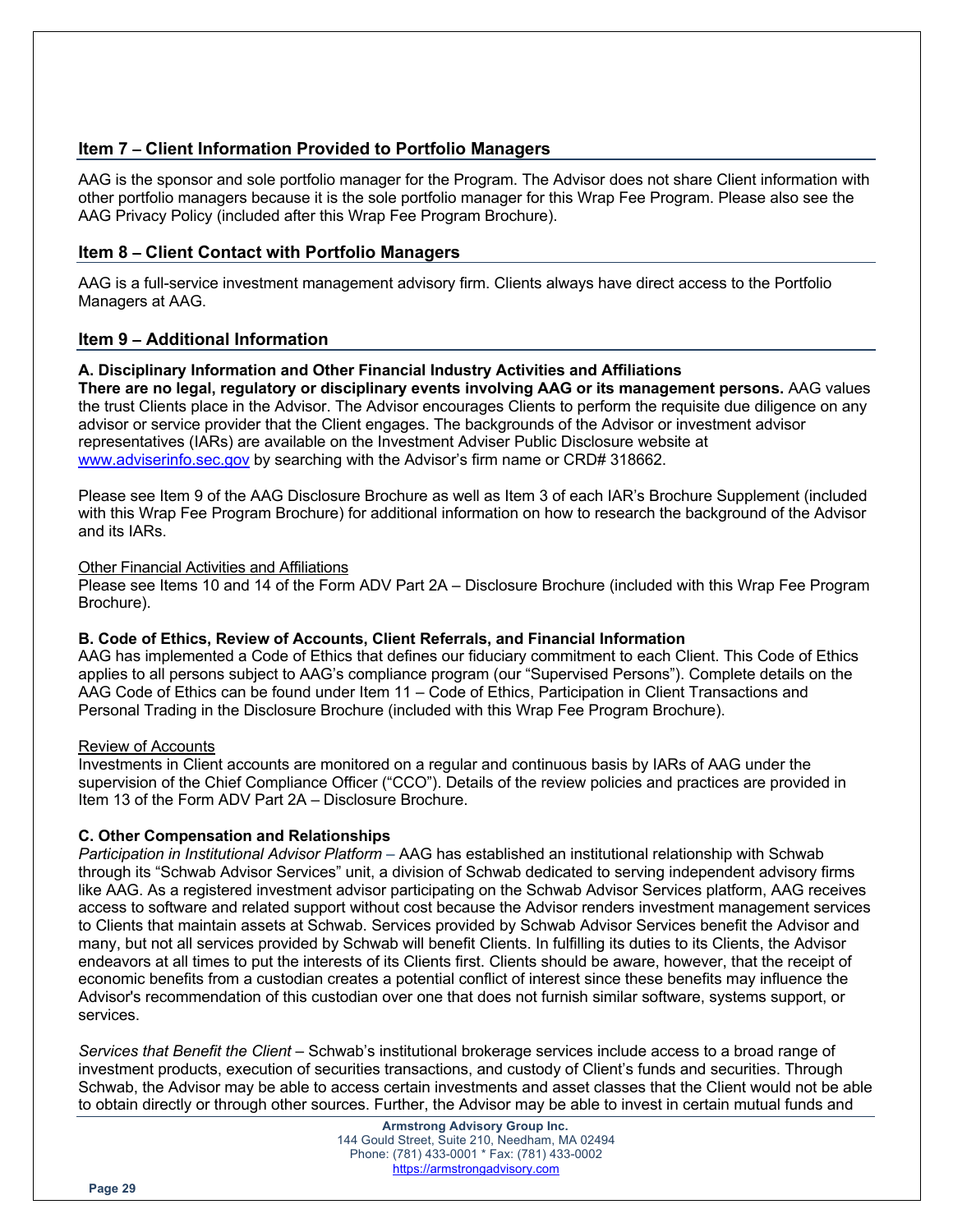other investments without having to adhere to investment minimums that might be required if the Client were to directly access the investments.

*Services that May Indirectly Benefit the Client* – Schwab provides participating advisors with access to technology, research, discounts and other services. In addition, the Advisor receives duplicate statements for Client accounts, the ability to deduct advisory fees, trading tools, and back office support services as part of its relationship with Schwab. These services are intended to assist the Advisor in effectively managing accounts for its Clients, but may not directly benefit all Clients.

*Services that May Only Benefit the Advisor* – Schwab also offers other services and financial support to AAG that may not benefit the Client, including: educational conferences and events, financial start-up support, consulting services and discounts for various service providers. Access to these services creates a financial incentive for the Advisor to recommend Schwab, which results in a potential conflict of interest. AAG believes, however, that the selection of Schwab as Custodian is in the best interests of its Clients.

Please see Item 14 – Other Compensation in the Form ADV Part 2A – Disclosure Brochure (included with this Wrap Fee Program Brochure) for details on additional compensation that may be received by AAG or its Advisory Persons. Each Advisory Person's Brochure Supplement (also included with this Wrap Fee Program Brochure) provides details on any outside business activities and the associated compensation.

## **Compensation Received by AAG from Schwab**

Schwab is the only broker-dealer with which AAG has a custodial or clearing agreement. AAG receives an economic benefit from Schwab in the form of the support products and services it makes available to AAG. In addition, Schwab has also agreed to pay for certain products and services for which AAG would otherwise have to pay once the value of AAG Client assets in accounts at Schwab reaches a certain size. Clients do not pay more for assets maintained at Schwab as a result of these arrangements. However, AAG benefits from the arrangement because the cost of these services would otherwise be borne directly by AAG. Clients should consider these conflicts of interest when deciding whether to agree to place their assets at Schwab. The products and services provided by Schwab, how they benefit us, and the related conflicts of interest are described above (see Item 12 – Brokerage Practices in the Part 2A Brochure for further information).

#### **Client Referrals from Solicitors**

AAG does not engage paid solicitors for Client referrals.

#### **Non-Advisory Professionals**

AAG may refer Clients to various unaffiliated, non-advisory professionals (*e.g.*, attorneys, accountants, estate planners) to provide certain financial services necessary to meet the goals of its Clients. AAG does not receive any compensation, directly or indirectly, in connection with those referrals. Likewise, AAG may receive referrals of new Clients from various third-parties. AAG does not provide any compensation, directly or indirectly, to those third-parties.

#### **Cushing & Dolan, P.C. Law Firm**

Cushing & Dolan, P.C. ("C&D") and AAG are not affiliated and do not share any ownership. However, C&D and AAG share marketing campaigns, including the Legal Exchange, an informational radio show and related website www.legalexchangeshow.com on which C&D attorneys discuss trust and estate legal issues. In connection with the Legal Exchange radio show, AAG and C&D have entered into a services agreement through which AAG employees provide logistical, copy editing, marketing, website data intake and telephone call intake support services to C&D (the "Support Services"). Among other things, AAG employees provide copy edit services for various guides created by C&D attorneys, which are offered to listeners and other callers on the show and on the Legal Exchange website. AAG employees also assist those individuals who wish to have a consultation with a C&D attorney in setting up an appointment. In return, C&D pays AAG a monthly services fee for the Support Services and any incidental expenses (*e.g.*, vendor charges).

None of the Support Services provided by AAG employees to C&D relate in any way to AAG's investment advisory or financial planning business. However, while assisting individuals in scheduling appointments with C&D, AAG employees may and will attempt to introduce AAG as an investment advisory entity and simultaneously